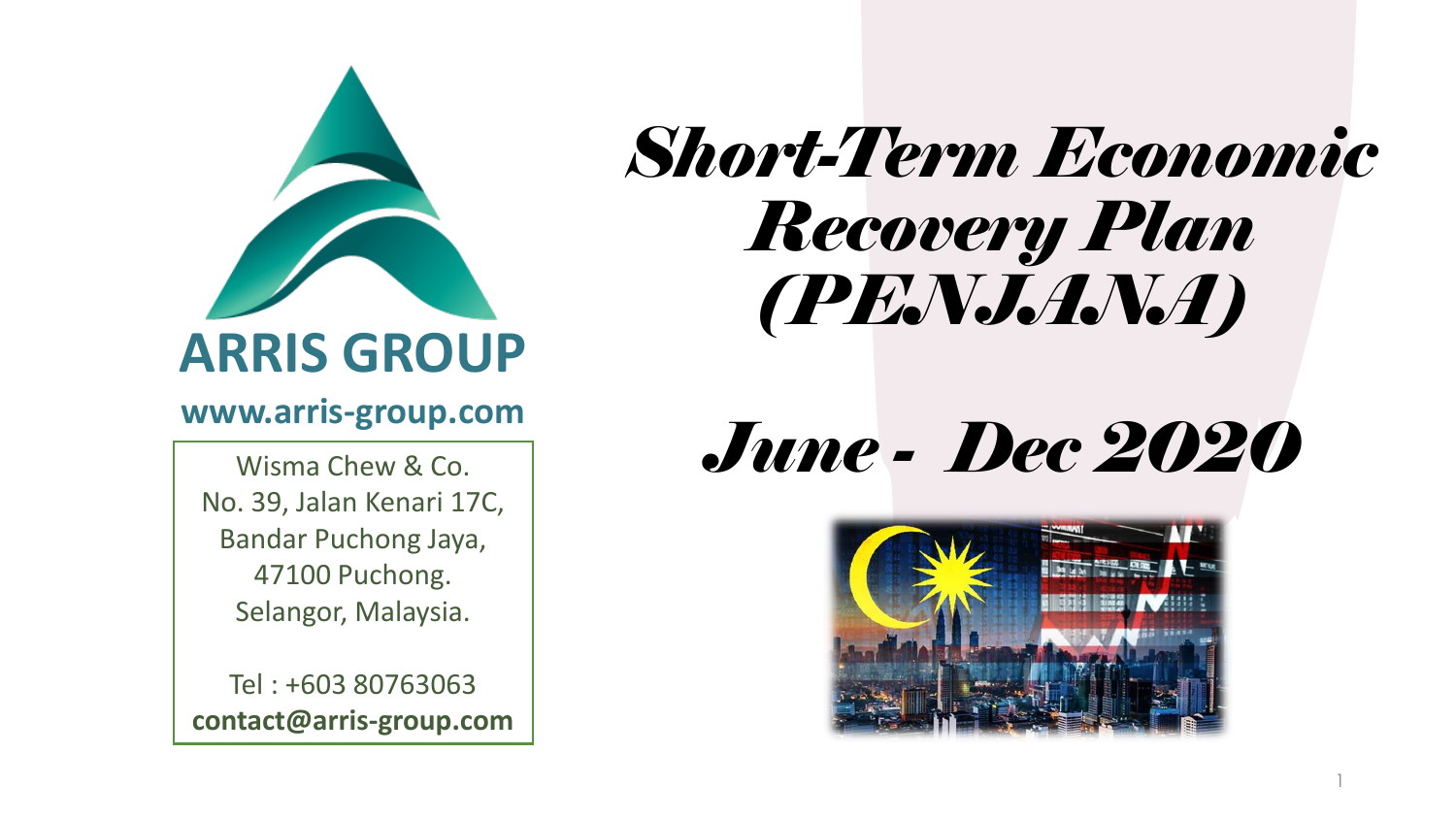

# Short-term Economic Recovery Plan (PENJANA)



Recently, Malaysian Government has announced Short-term Economic Recovery Plan (PENJANA) to build the economy together in line with the recovery phase of COVID-19. The government is supporting the economy to operate in the New Normal via 3 thrusts:

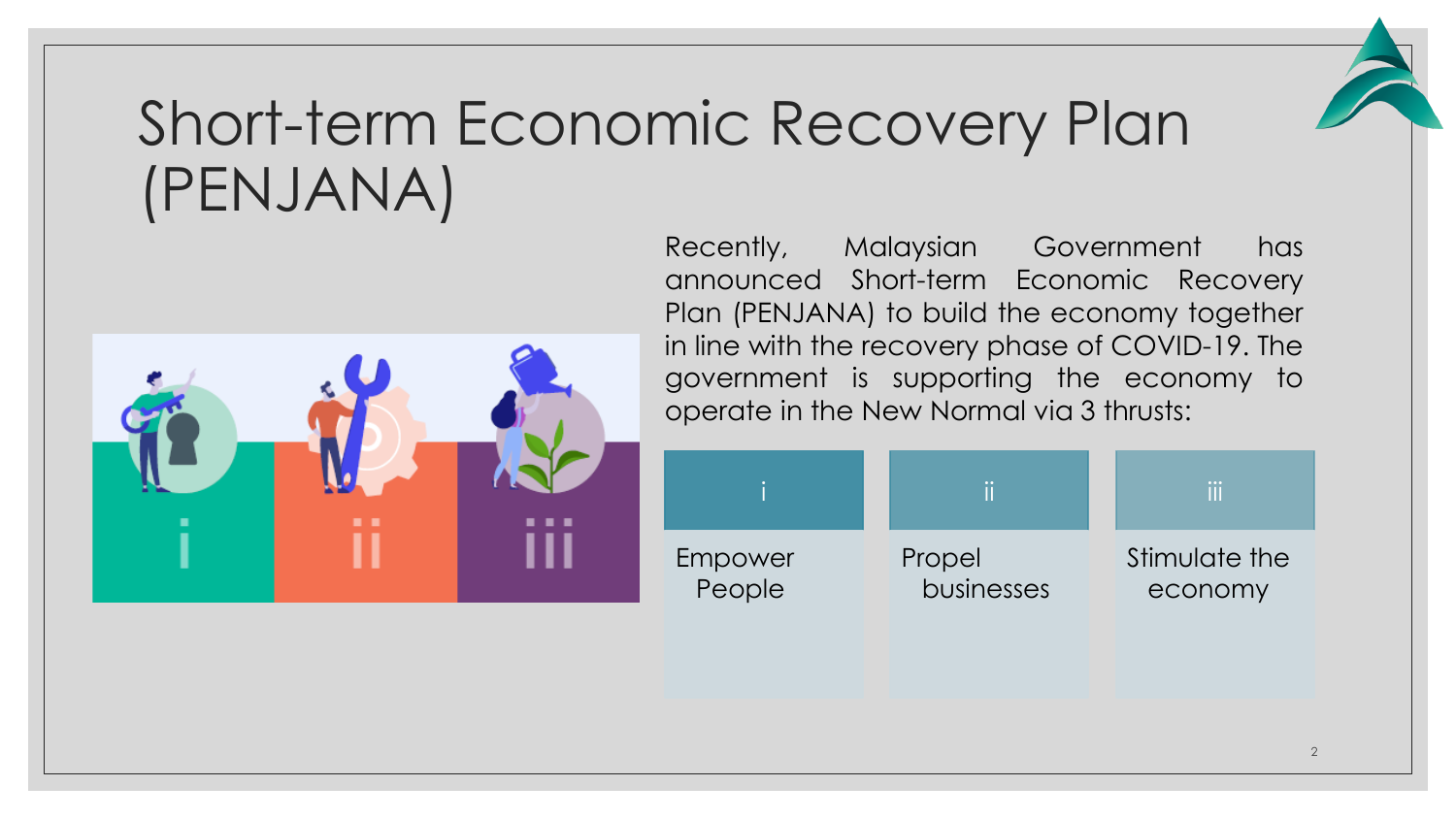

# **Short-Term Economic Recovery Plan (PENJANA)**

# Allocation:

| <b>PENJANA</b>              | <b>RM 'Billion</b> |
|-----------------------------|--------------------|
| Thrust 1: Empower People    | 13.233             |
| Thrust 2: Propel Business   | 9.655              |
| Thrust 3: Stimulate Economy | 6.662              |
| <b>Miscellaneous</b>        | 0.450              |
| Total                       | 30.00              |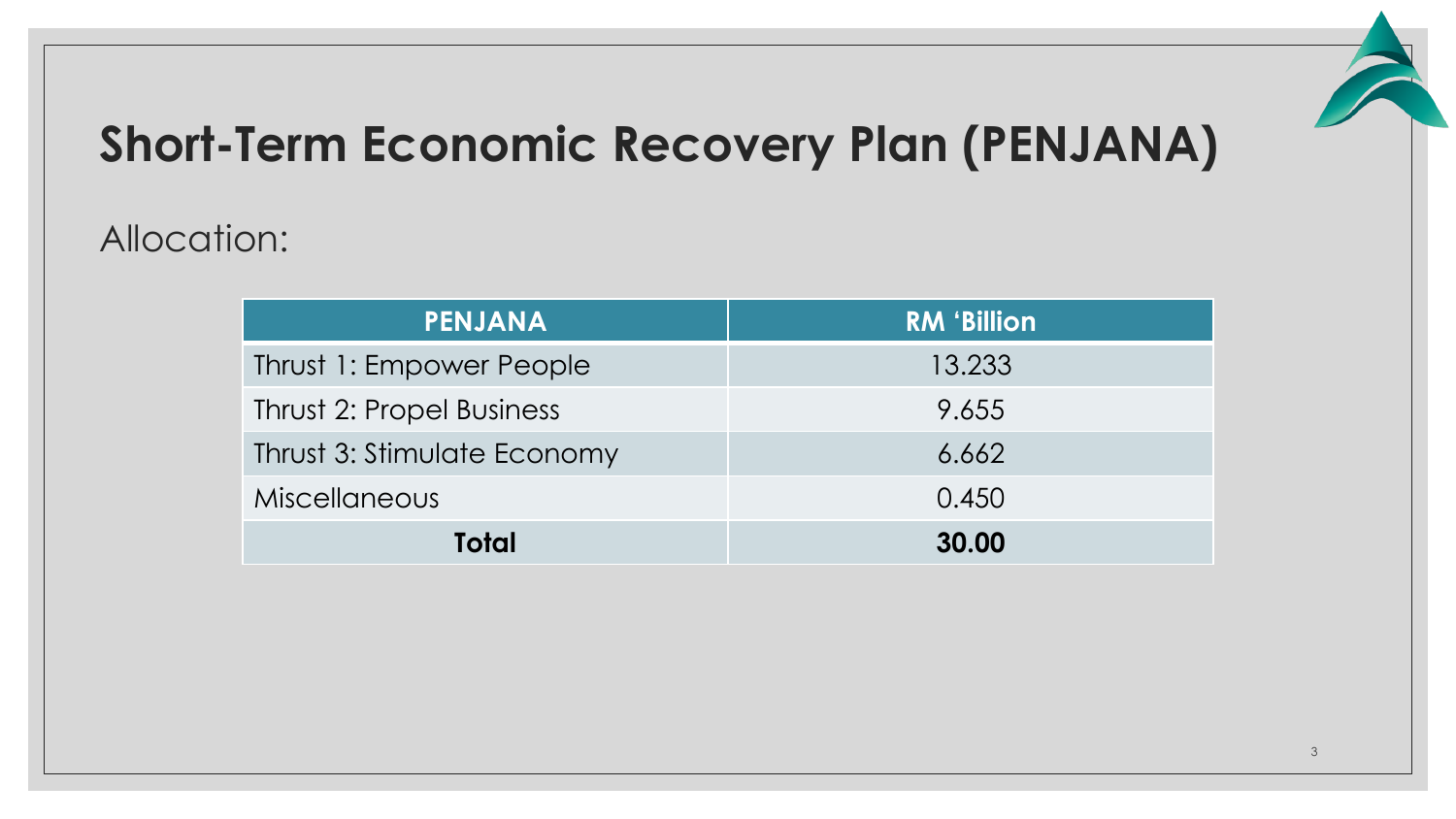

# THRUST 1: EMPOWERING PEOPLE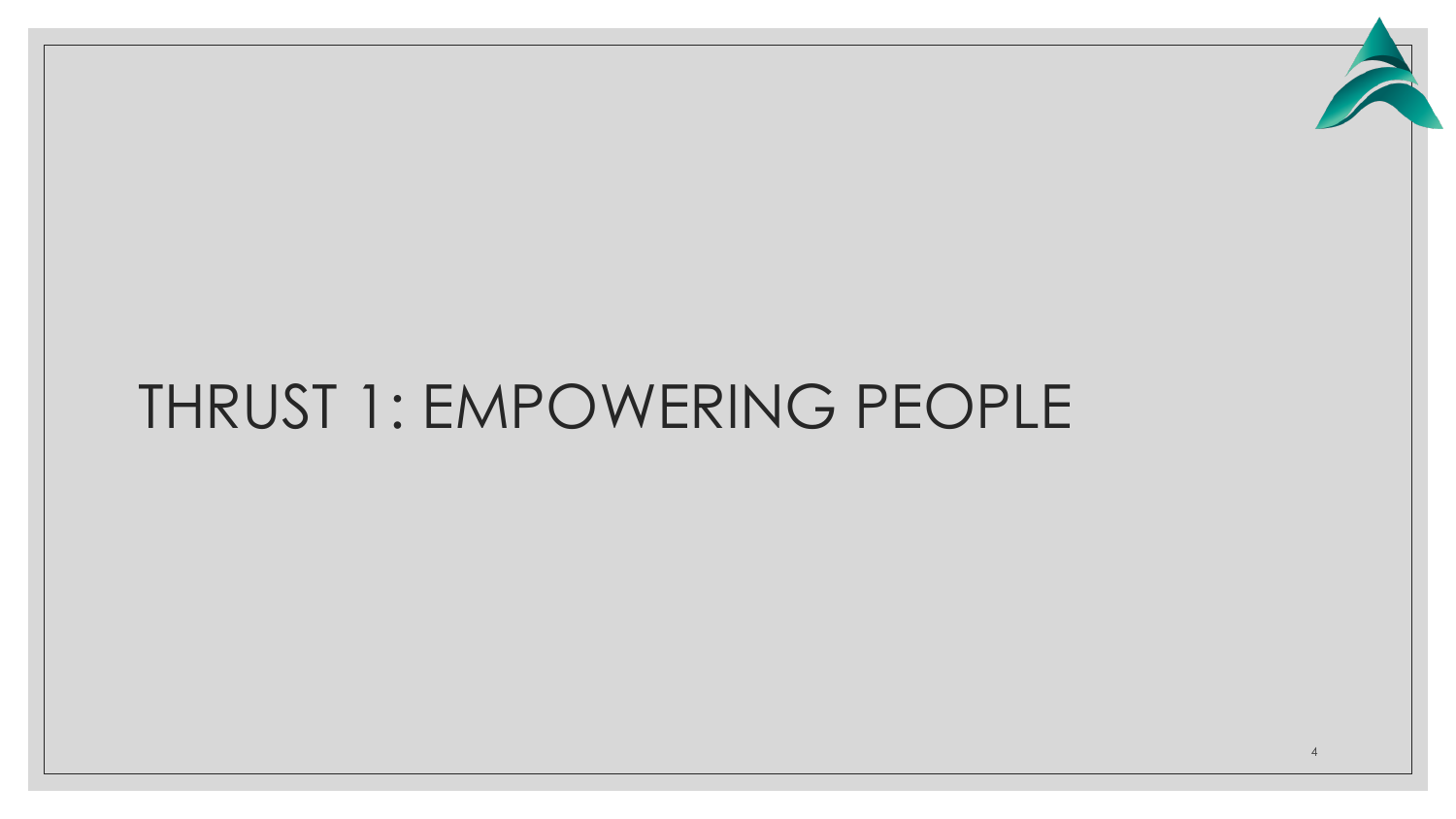### **Wage Subsidy Programme** (Mid June – End Sept 2020)

### **National Employment Services Job Portal Upgrade** (Long-term)

Extended for a further three months with subsidy of RM600 per employee

The current program will be enhanced by allowing employers receiving wage subsidy to implement:

◦ reduced work week

◦ reduced pay (the maximum allowable reduced pay is 30%)

Employers can receive wage subsidy for employees on unpaid leave:

- subject to employees receiving the subsidy directly
- for tourism sector and businesses which are prohibited from operating during CMCO

The National Employment Services under PERKESO will be upgraded as follows:

- Enhancement of the job portal and employment placement services
- Collaboration with the private job sites for employment matching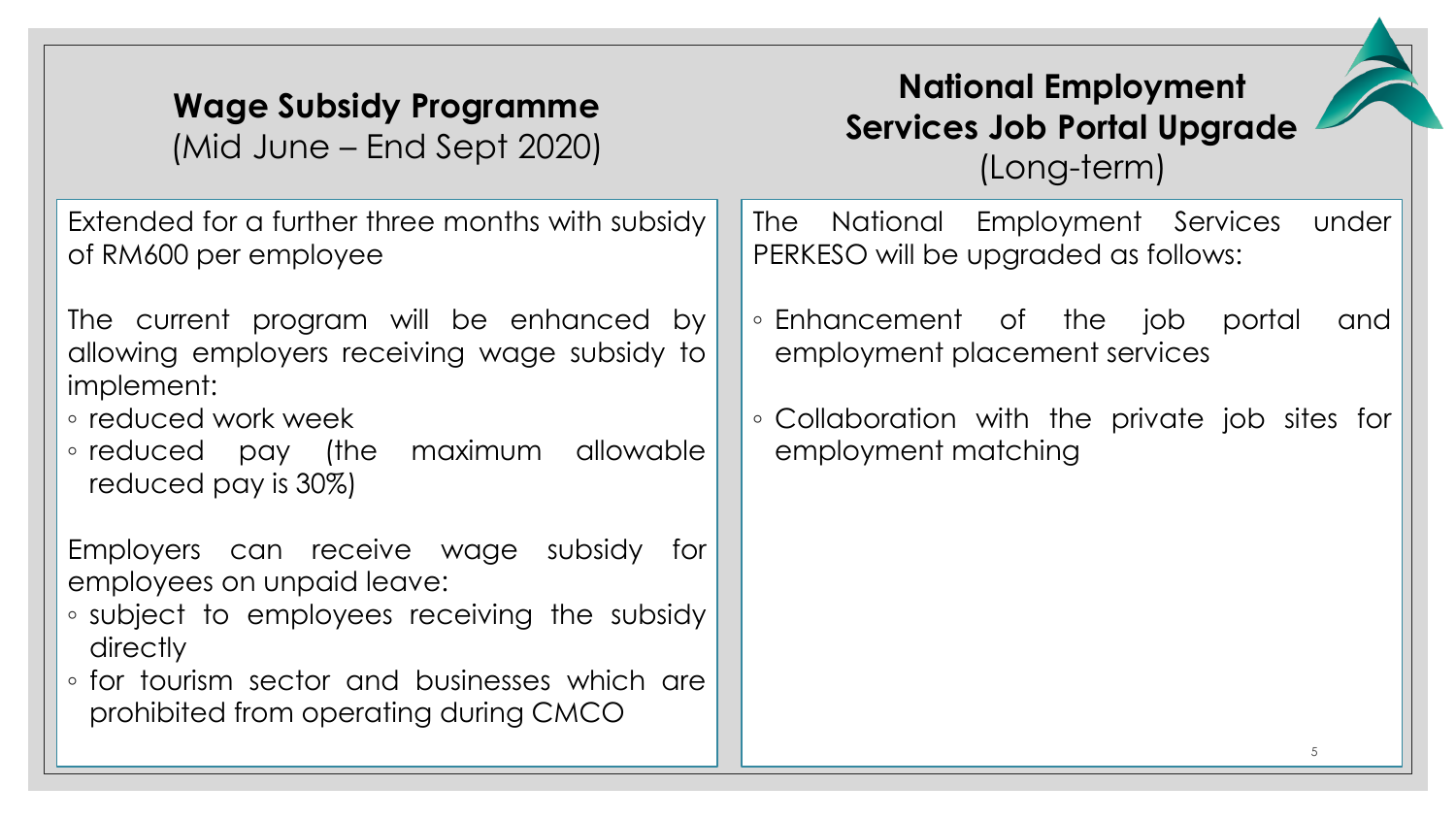

# **Hiring and Training Assistance for Businesses**

(Applications open from mid June to end December 2020)

The Government will introduce incentives to encourage the hiring of the unemployed as follows:

#### **Youth**

◦ RM600 per month for apprenticeships for school leavers and graduates for up to 6 months

#### **Unemployed Workers**

◦ Below 40 years old: RM 800 per month for employment of unemployed for up to 6 months

#### **Unemployed Workers**

- 40 years old and above: RM 1,000 per month for employment of unemployed for up to 6 months
- Training allowance of RM4,000 per individual will be extended to those retrenched but not covered under the Employment Insurance System (EIS)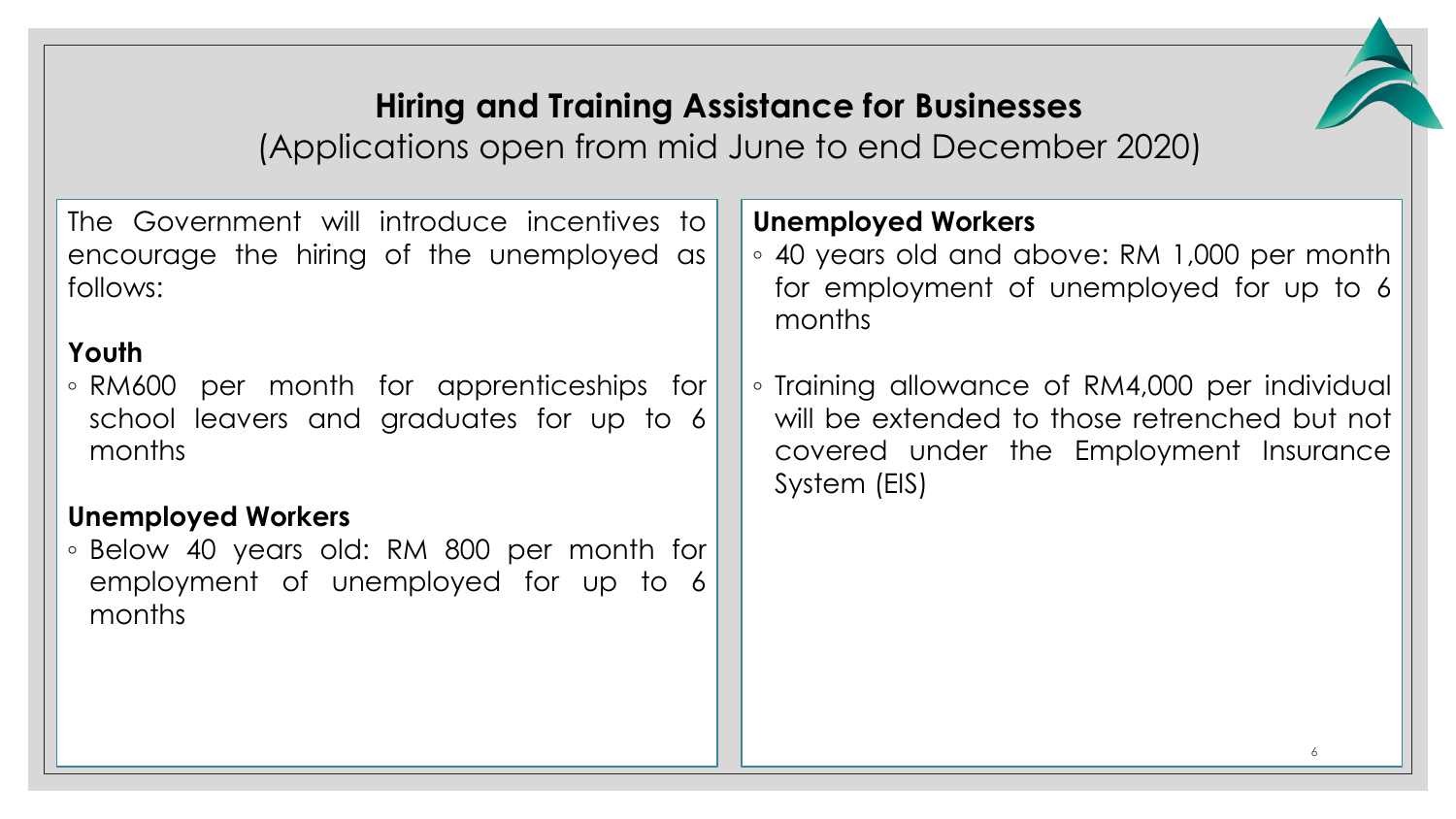# **Reskilling and Upskilling Programmes** (Mid June to end December 2020)

To **enhance employability of youth** particularly school leavers and fresh graduates: ◦ Provide a 1-to-1 matching fund of RM250 million to co-fund place-and-train in addition to other upskilling programmes with HRDF

- Optimise Government training facilities such as those under MARA, Community Colleges, IKBN and ILP
- Support Securities Industry Development Corporation (SIDC) programs such as Capital Market Graduate Apprenticeship program, Islamic Capital Market Graduate Training Scheme (ICM GTS) and training subsidy of up to RM 3,500 over the next 6 months

◦ Relax conditions for PROTÉGÉ Ready to Work (RTW) programme

#### To **provide upskilling for unemployed workers**:

- Public private collaboration on upskilling in sectors such as E&E and ICT for key investors (MIDA, corridor authorities)
- Incentivise further studies, focused on short courses in local universities
- Leverage entrepreneurship programs delivered by MOA, MARA, MEDAC
- Provide training subsidy of up to RM 800 per month for 6 months through the Securities Industry Development Corporation (SIDC)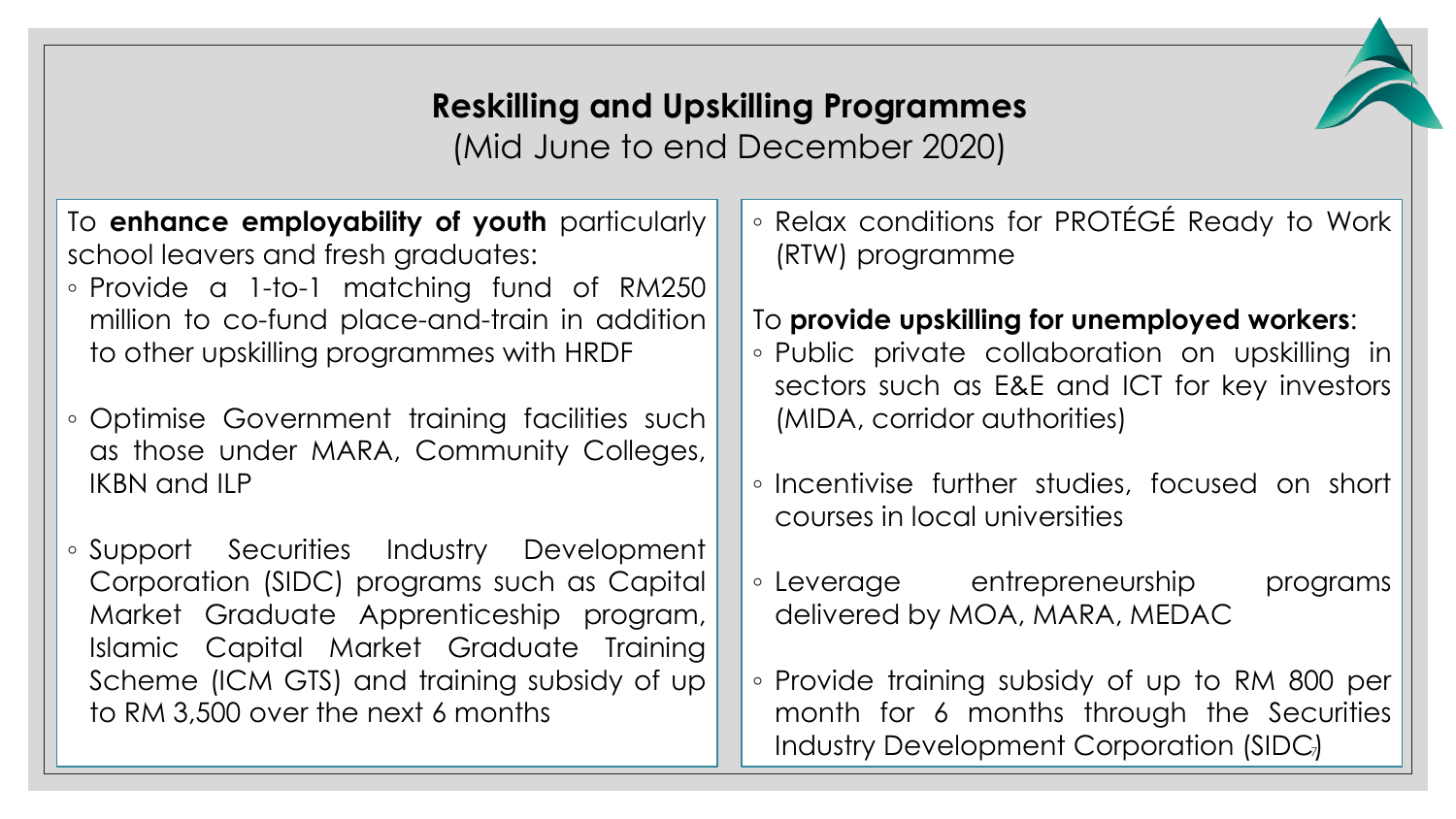### **Gig Economy Social Protection and Skilling** (Beginning August 2020)

The Government will facilitate policies to support the growth of the gig economy and the welfare of gig economy workers through:

- A matching grant of up to RM50 million for gig economy platforms to contribute for their gig workers towards PERKESO's employment injury scheme of up to RM162 and EPF's i-Saraan contribution of up to RM250 yearly
- Provide MDEC with RM25 million for the Global Online Workforce (GLOW) program which will train Malaysians to earn income from serving international clients

# **Flexible Work Arrangement Incentives** (Beginning June 2020)

- Further tax deduction for employers which implement Flexible Work Arrangements (FWAs) or undertake enhancement of their existing FWAs (effective 1st July 2020)
- Individual income tax exemption of up to RM5,000 to employees who receive a handphone, notebook & tablet from their employer (effective 1st July 2020)
- Special individual income tax relief of up to RM2,500 on the purchase of handphone, notebook & tablet (effective 1st June 2020)
- SOCSO will also provide coverage for workers involved in accidents while working at home under the Employment Injury Scheme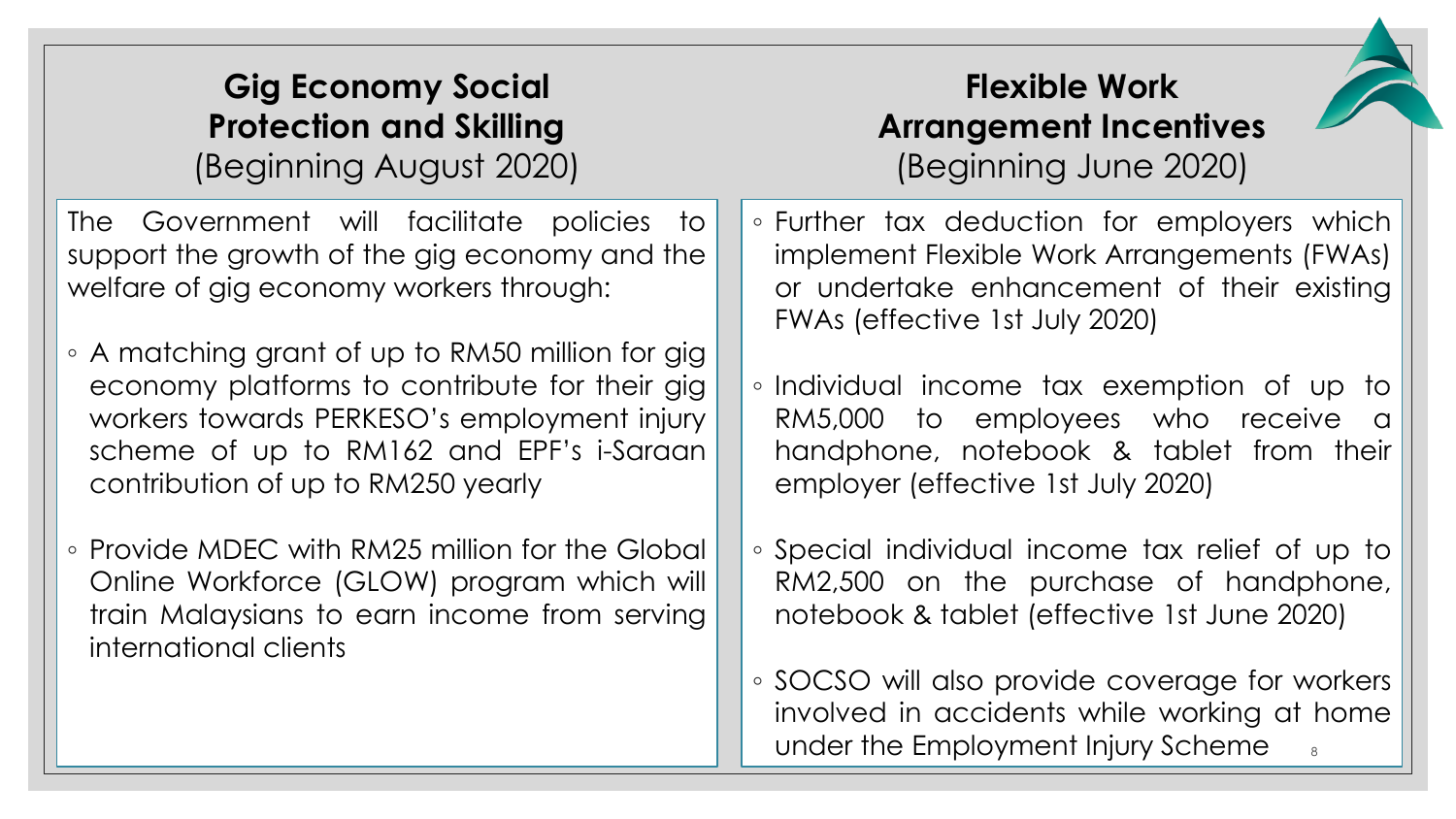### **Child Care Subsidy** (Beginning June 2020)

To ease the transition to the new normal of working-from-home, the Government will **support working parents** through the subsidy of childcare expenses:

- eVouchers of RM 800 per household for mobile childcare services, to be utilized from now till end of August 2020
- Increase in income tax relief for parents on childcare services expenses, from RM 2,000 to RM 3,000 for Year of Assessment (YA) 2020 and 2021

There will also be incentives to **encourage childcare centres** to comply with the new normal and to incentivise certification of early education practitioners:

- One-off grant of up to RM5,000 per childcare centre registered with the Ministry of Women, Family and Community Development (up to 31st December 2020) to comply with new healthcare SOPs
- Incentive to train new practitioners for child nursing and early education course under Ministry of Women, Family and Community **Development**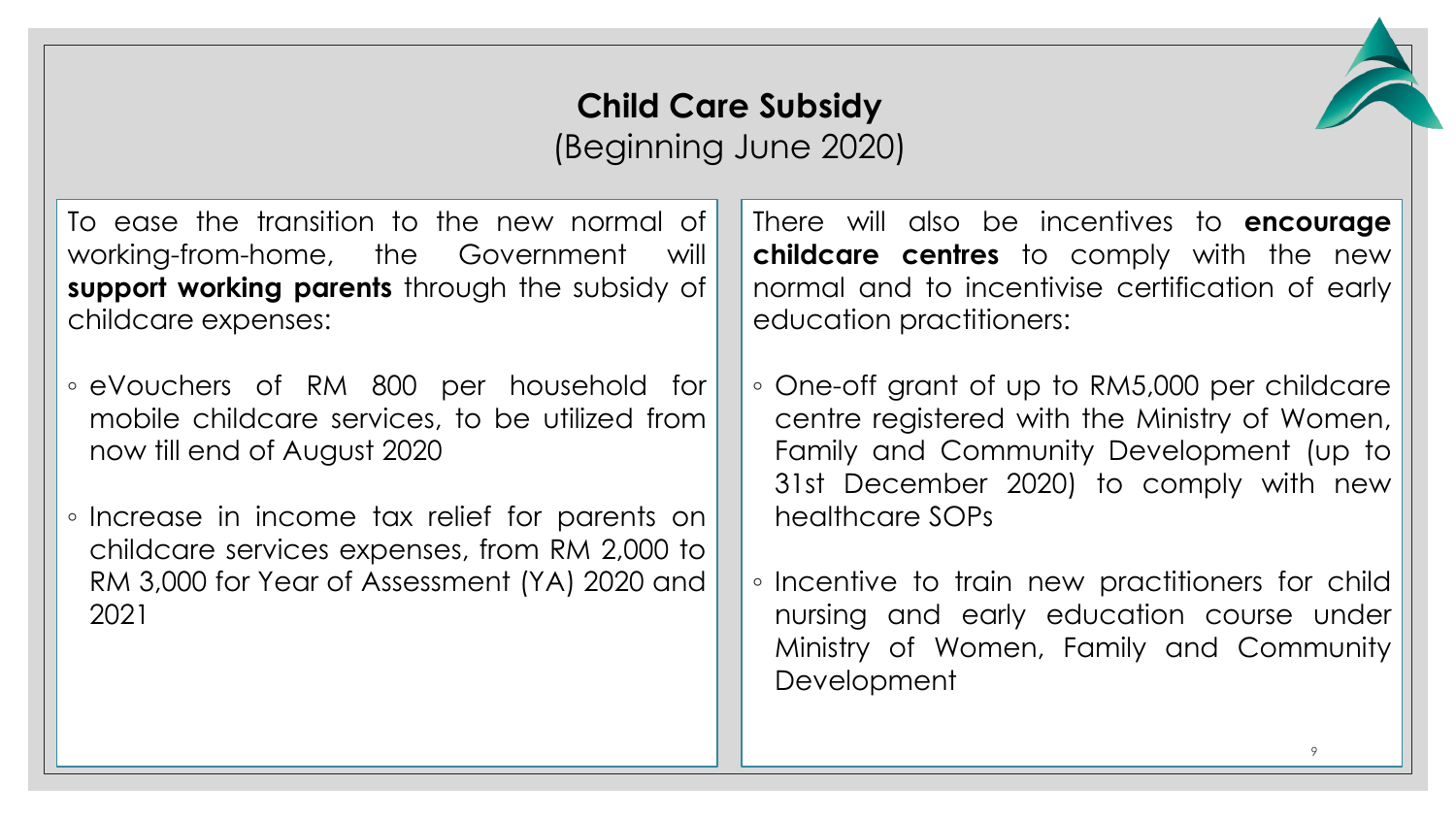# **My30 Public Transport Subsidy** (Mid June to end December 2020)

# **Social Assistance Support for Vulnerable Groups**

(Beginning June 2020)

To encourage mobility and reduce the burden of costs of transportation, the Government will:

◦ Introduce an unlimited monthly travel pass costing RM30 for use on all rail services (MRT, LRT, Monorail), BRT, RapidKL buses and MRT feeder buses

One-off financial assistance RM300 will be provided to identified vulnerable groups:

- 190,000 registered OKUs
- 150,000 single mothers (income below the poverty line) registered under KPWKM (unregistered single mothers can start to register until December 2020)
- 2,000 volunteer Home Help Services

Grant for relevant registered NGOs which support vulnerable groups

PENJANA GLC Community - GLCs encouraged to adopt one community and will implement a social economic development project with the community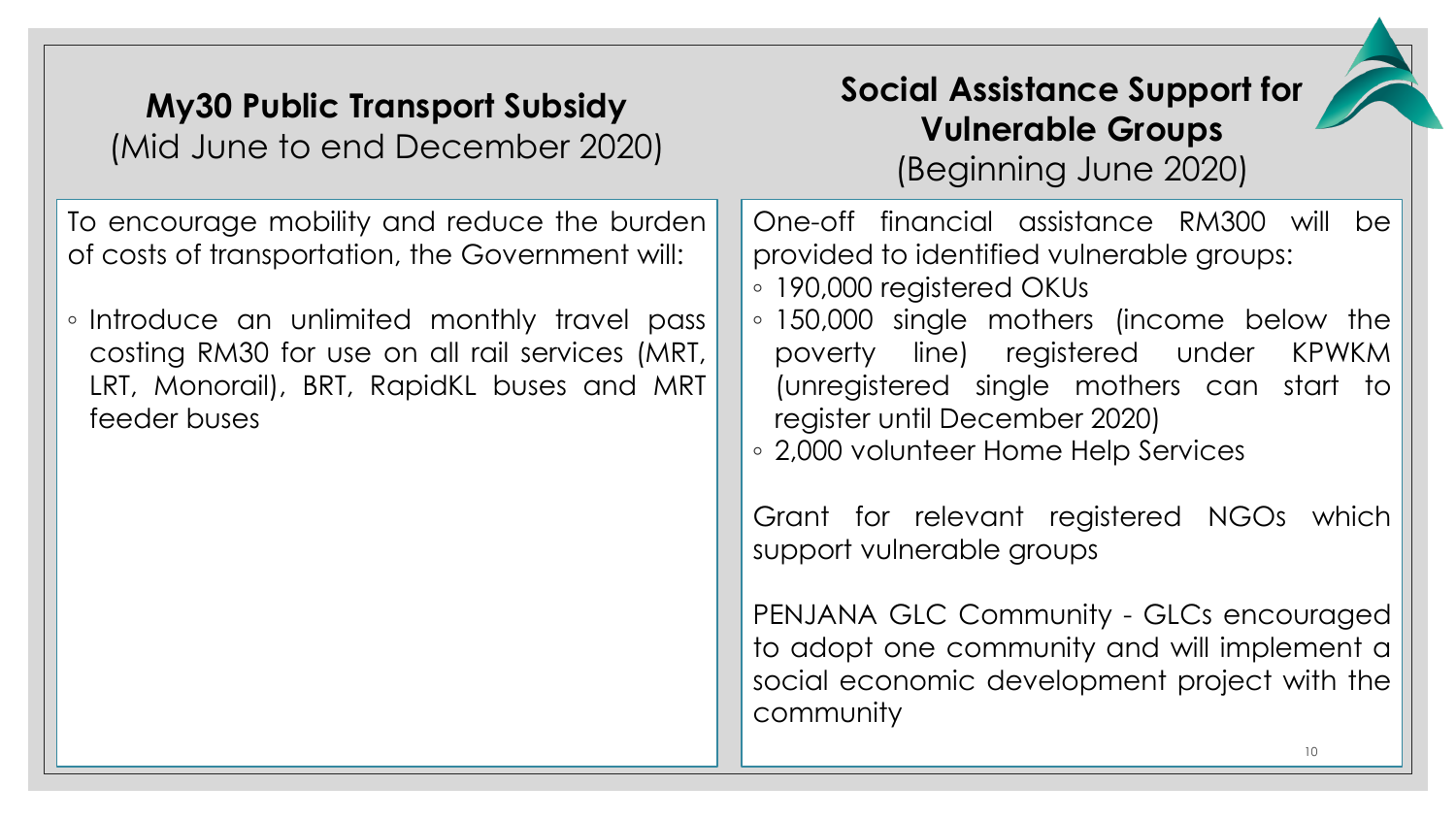#### **PEKA B40 Healthcare Support** (To begin immediately)

The government will double the existing allocation for the PEKA B40 Programme to a total of RM 100 million in order to fund four benefits for the B40 group;

- Health screening
- Medical device assistance
- Cancer treatment incentives
- Subsidy for transportation for health

# **Internet Connectivity for Education & Productivity**

(Mid June to end December 2020)

To enable the transition to the new normal of remote learning and work, support will be provided to increase internet connectivity through the following:

- Free 1Gb per day between 8am to 6pm for education, productivity (video conference applications) and news by participating telecommunication companies
- Free unlimited use of Government's COVID-19 applications and access to Ministry of Health and other Government websites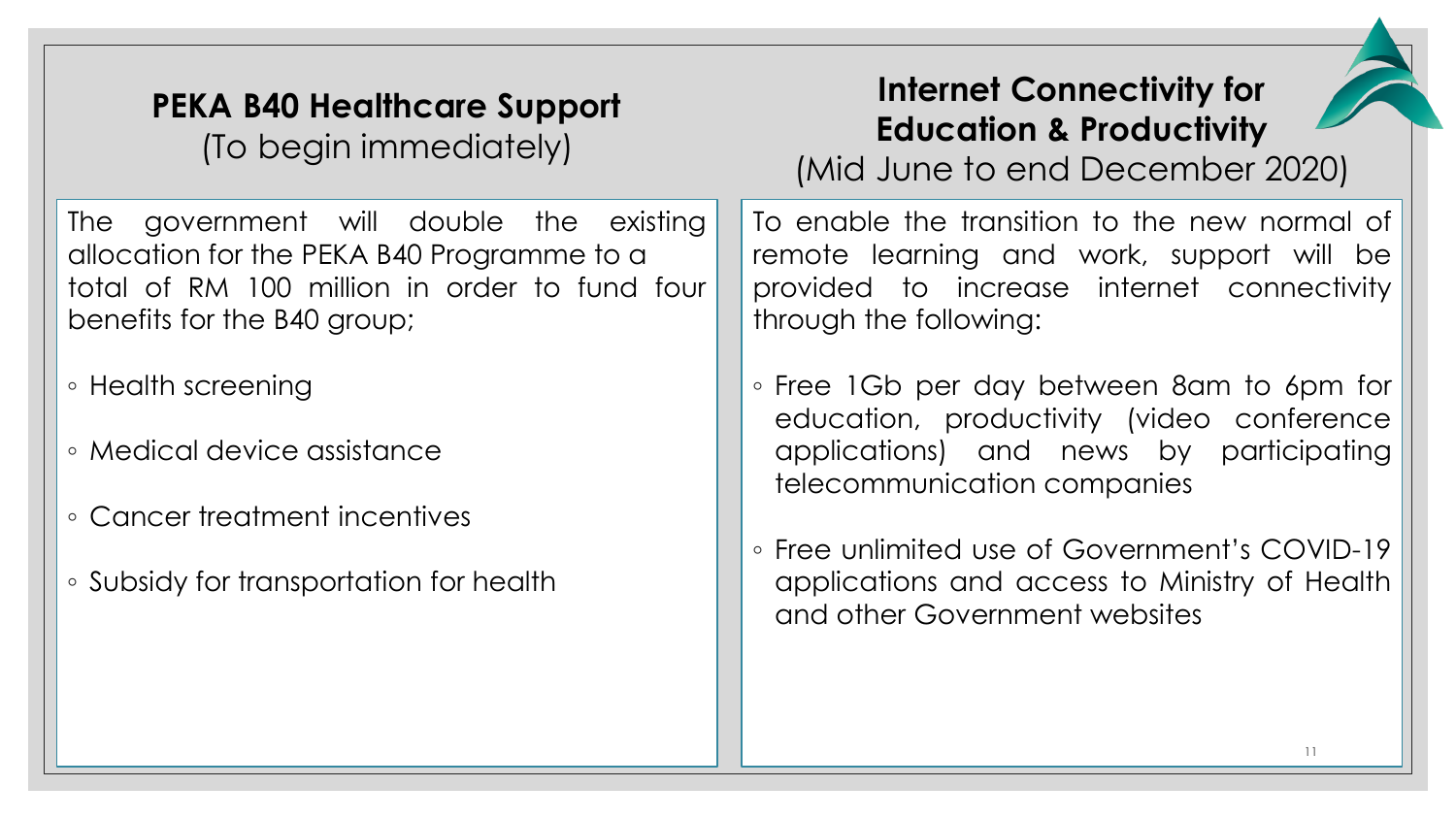

# THRUST 2: PROPELLING BUSINESSES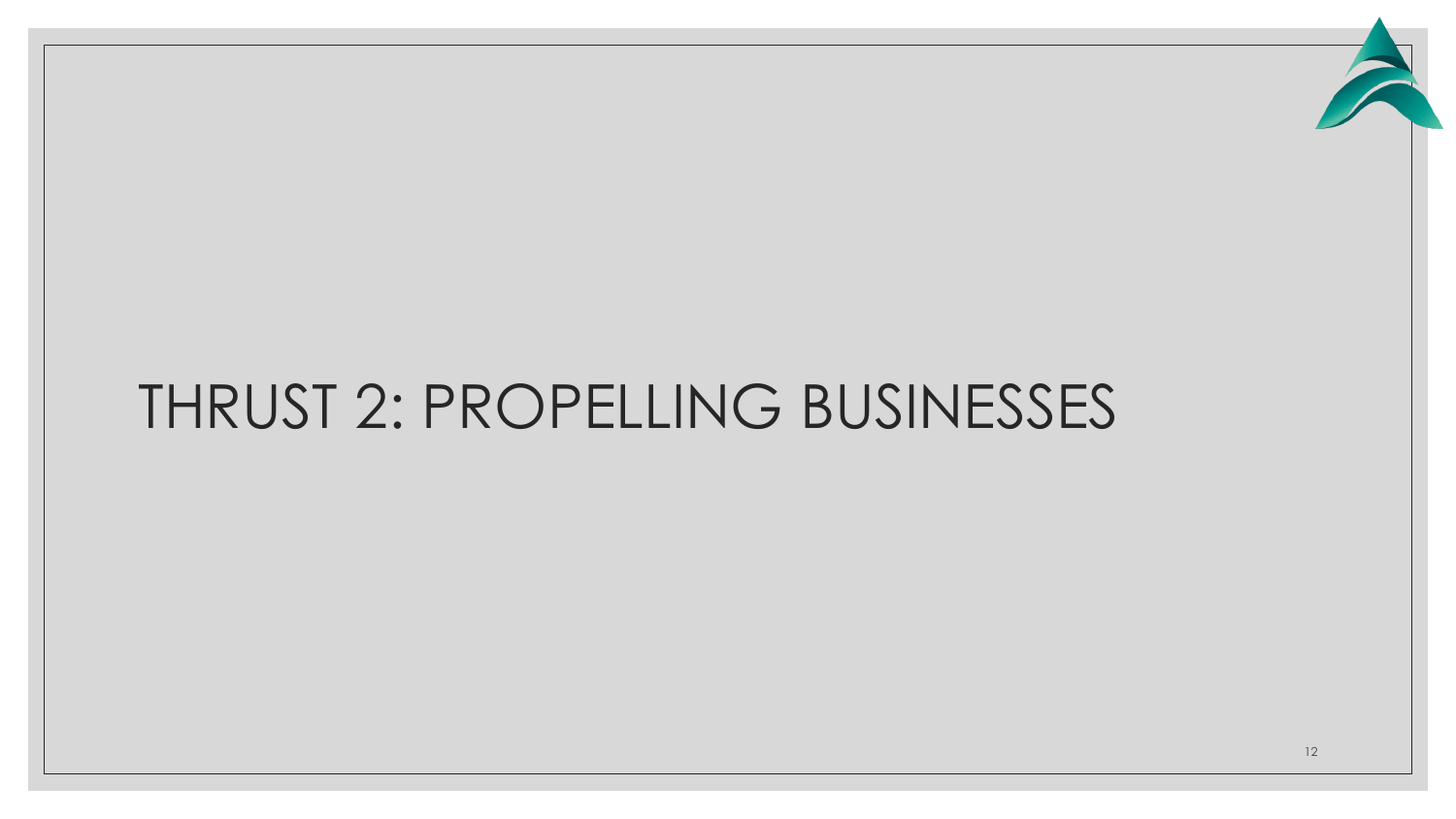# **Micros and SMEs E-commerce Campaign**

(June to September 2020)

Eligible Micro enterprises and SMEs will be onboarded to shift towards business digitalisation through a co-funded programme with MDEC and e-commerce platforms.

Participating e-commerce platforms will provide the following to eligible MSMEs:

- On-boarding training
- Seller subsidy
- Sales support

# **"Shop Malaysia Online" for Online Consumption**

(August to September 2020)

The Government will collaborate with ecommerce platforms to:

◦ Co-fund digital discount vouchers to encourage online spending on products from local retailers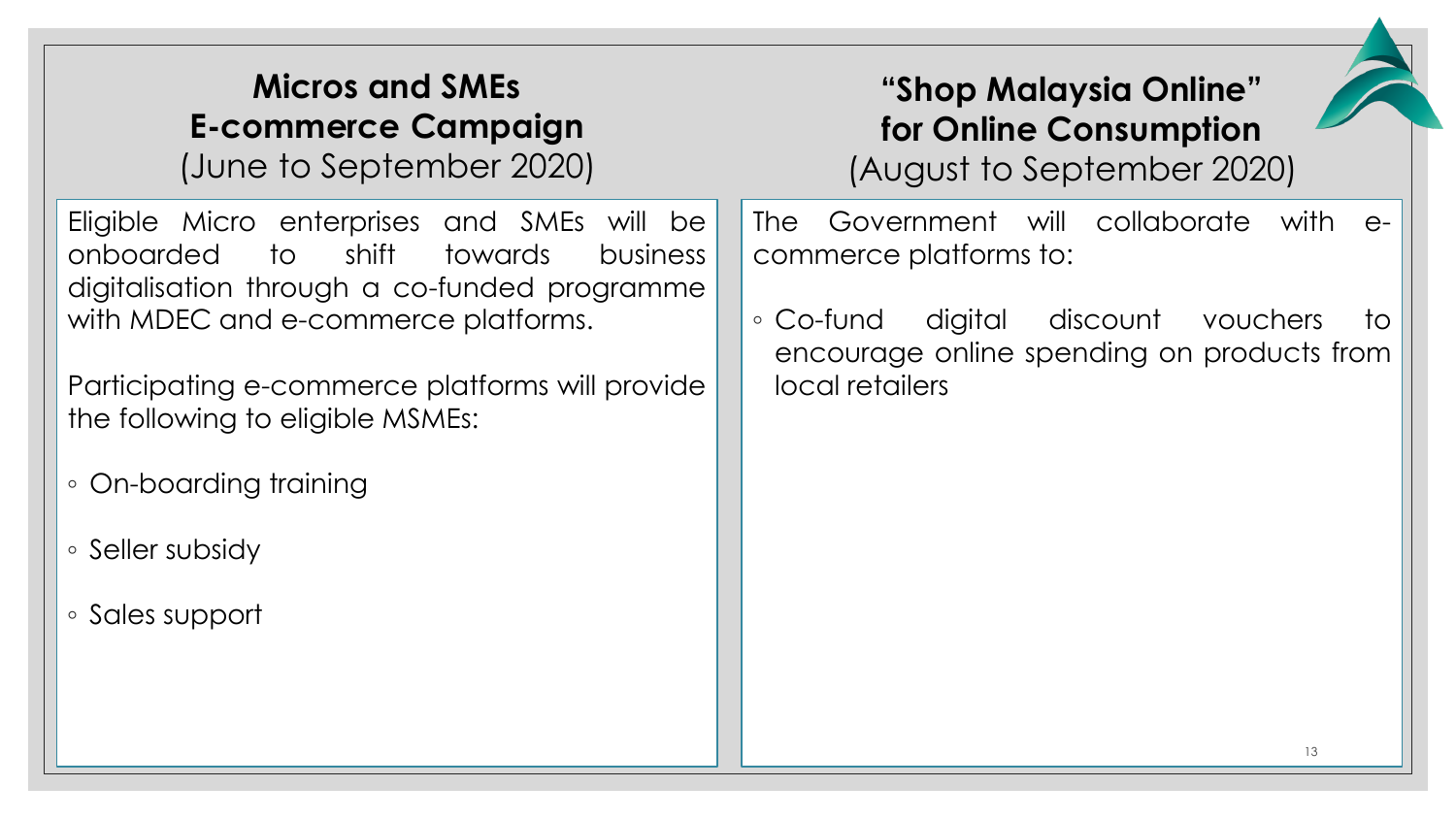# **Technical and Digital Adoption for SMEs and MTCs**

(Beginning June 2020)

The Government will continue to provide grants and loans to eligible enterprises for adoption or subscription of digitalisation services under the following programmes:

- SME Digitalisation Matching Grant totalling RM100 million, in partnership with telecommunication companies
- SME Technology Transformation Fund totalling RM500 million loan (application opens from July 2020)
- Smart Automation Grant totalling RM100 million, capped at up to RM1 million per company

### **MyAssist MSME One Stop shop** (Beginning June 2020)

An online one-stop business advisory platform for the Micro enterprises and SMEs will be set up to enhance the outreach of the existing physical SME Hub.

The services offered include guidance for:

- Funding facility
- Trade facilitation
- Branding and promotion
- Technology support
- Legal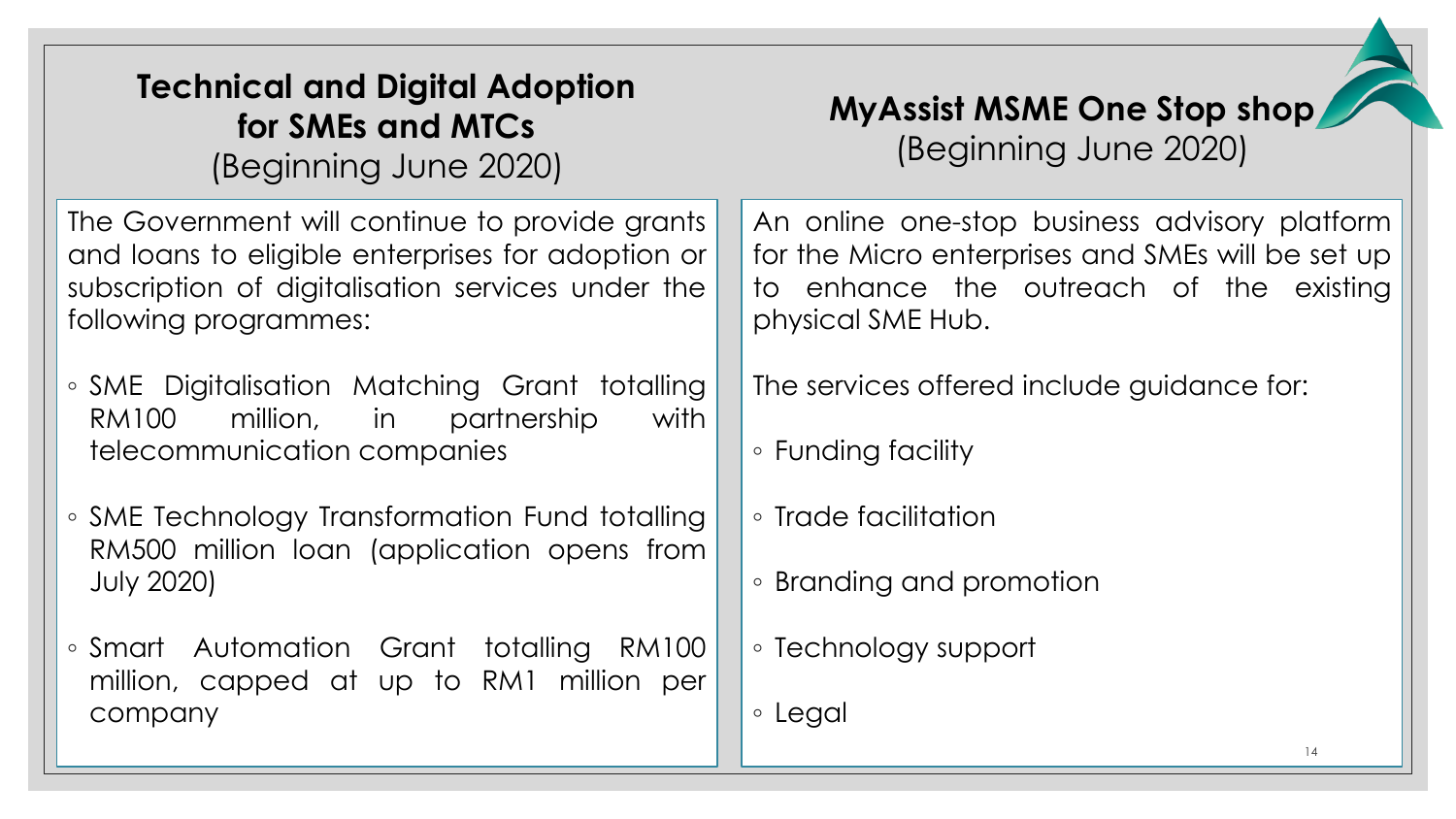| <b>PENJANA SME Financing (PSF)</b> |  |
|------------------------------------|--|
| (Mid June 2020)                    |  |

### **PENJANA Tourism Financing (PTF)** (Beginning July 2020)



The banking sector will offer an additional RM2 billion of funding to assist SMEs adversely impacted by COVID-19 sustain business operations at a concession rate of 3.5%.

This financing facility will be made available in mid-June 2020 with a maximum loan size of RM500,000 per SME.

To aid the tourism sector, a RM1 billion PENJANA Tourism Financing (PTF) facility will be made available to finance transformation initiatives by SMEs in the tourism sector to enable them to remain viable and competitive in the new normal.

Details of this fund will be announced in July 2020.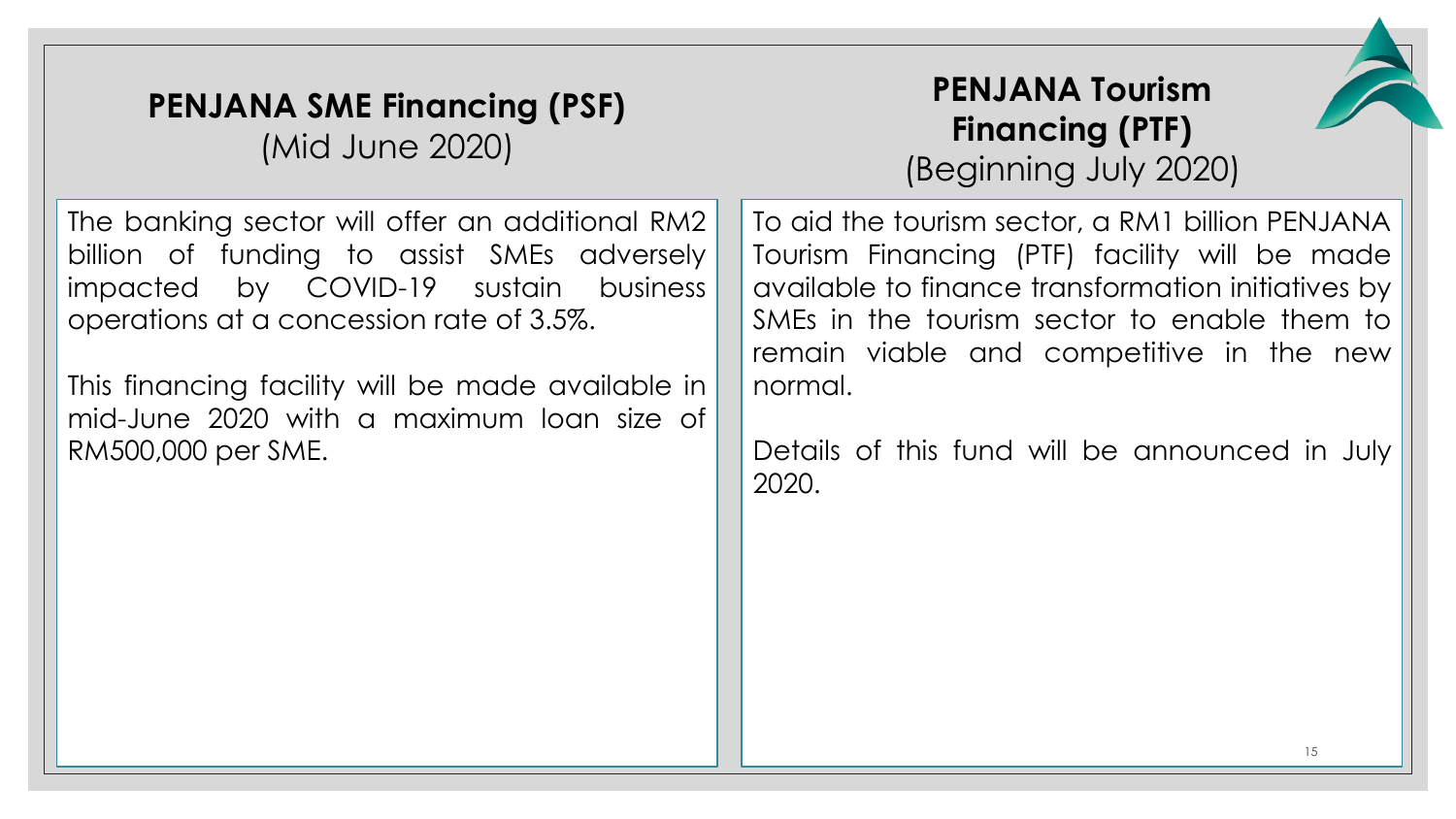#### **PENJANA Microfinancing** (Beginning June 2020)

Dedicated funding support for micro enterprises via:

- New funding program for SMEs and micro enterprises at a subsidised interest rate of 3.5%
- Aggregated approved financing will be capped at RM50,000 per enterprise
- RM50 million is earmarked for women entrepreneurs
- A dedicated amount of the funding will be carved out e.g. for women, youth entrepreneurs and social enterprises

# **SME Go-Scheme for Liquidity Support** (To begin in July 2020)

SME Bank will provide financing support to contractors and vendors who were awarded with small government projects (aggregate value of RM 4 billion) under the Pakej Rangsangan Ekonomi (PRE) 2020 and the PRIHATIN stimulus package.

- The scheme will benefit 16,000 G2 & G3 contractors
- No deposits or collateral needed
- SME Bank shall pay directly to the contractors and vendors based on the presentation of invoices/claims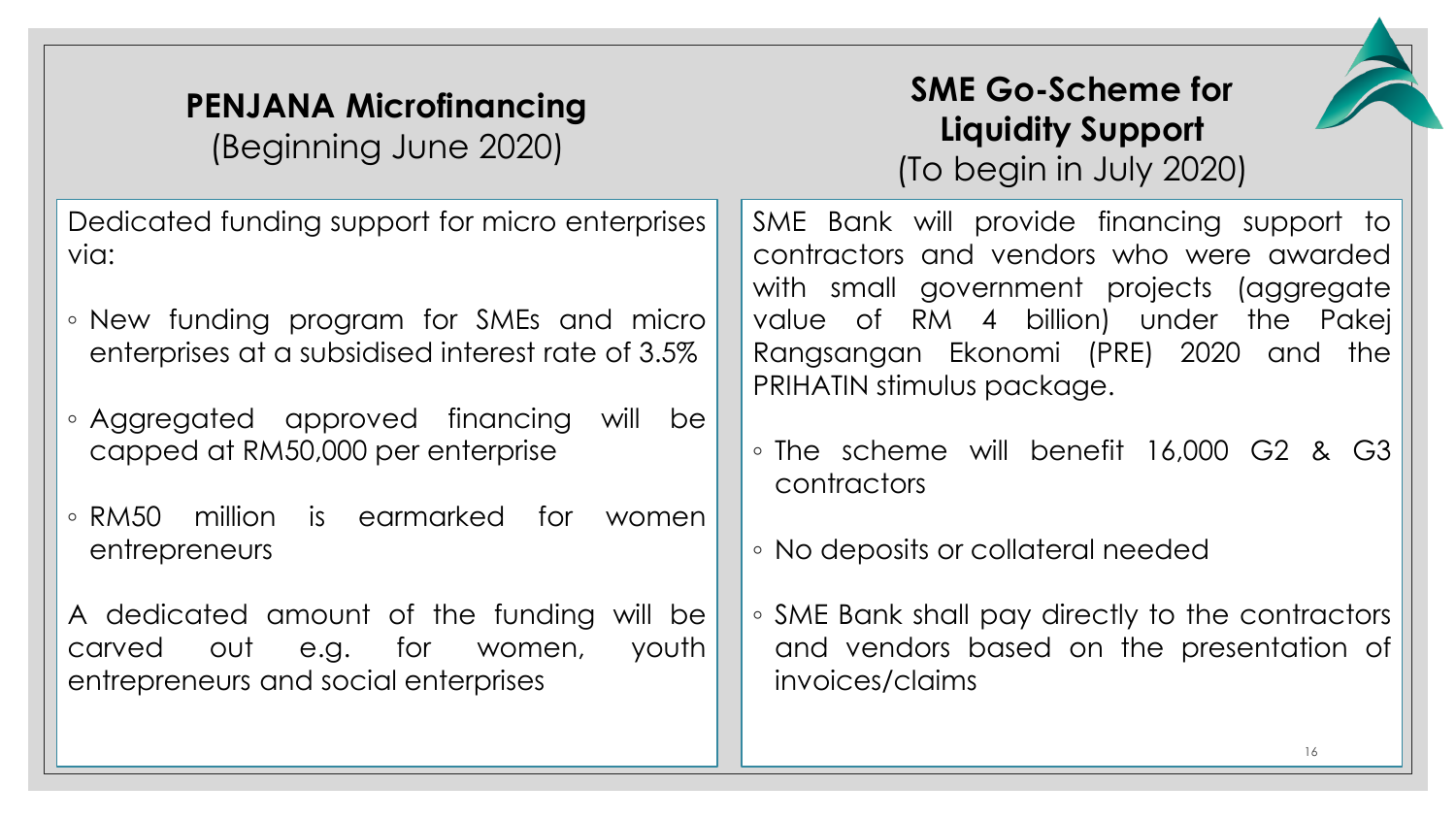### **Bumiputera Relief Financing** (Beginning June 2020)

PUNB will provide RM200 million dedicated financial assistance for Bumiputera owned shariah compliant businesses in the form of:

- Working capital
- Operational expenditure
- System automation
- Equipment and expenditure to implement social distancing practices (eg. on PPEs)
- $\circ$  Financing of RM 100,000 RM 1 million for up to 5 years at 3.5% p.a. profit rates. Moratorium of up to 6 months from disbursement

Through MARA, the Government will also allocate:

- RM300 million working capital loans to assist affected Bumiputera entrepreneurs including training colleges
- Maximum loan amount of RM1 million with 3.5% p.a interest rate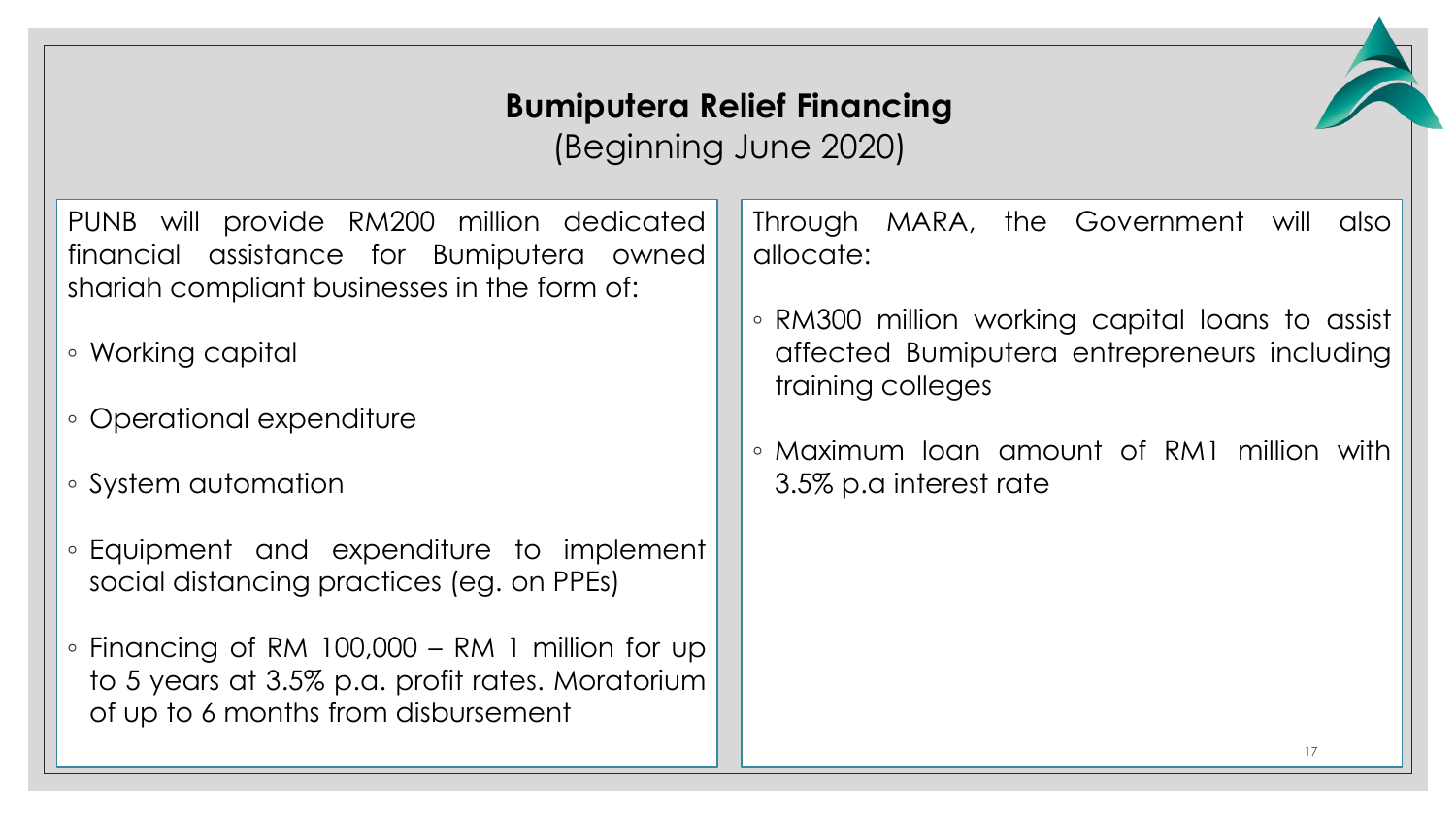# **Accelerated Payment Terms for GLC and Large Corporates' Supply Chain**

(Beginning July 2020)

To provide relief to SMEs' cash flows, the Government is encouraging GLCs and large corporations to accelerate their vendors' payment terms.

Selected GLCs and large companies have already committed to accelerate payment terms to their vendors:

- Axiata and TM have reduced payment terms for selected vendors from 45 days to 14 days
- TNB has a 7-days payment process

◦ PETRONAS launched the Vendor Financing Programme in collaboration with nine banks, to facilitate vendor verification and reduce approval time. In the past few months in particular, PETRONAS has accommodated payment arrangements that have enabled vendors to stay afloat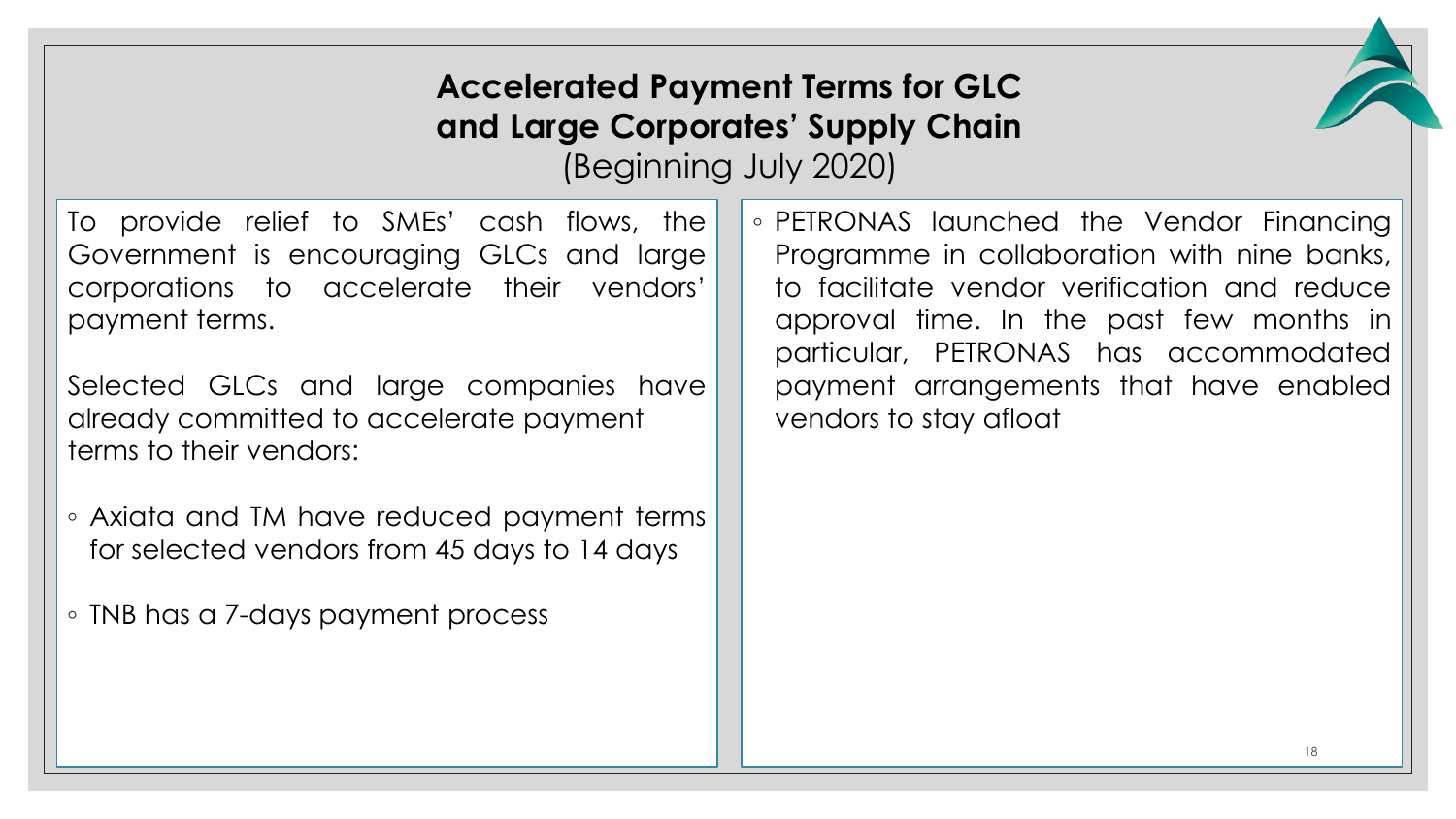| <b>Tax Relief for COVID-19 Related</b>                                                                                                                                                                       | <b>Financial Stress Support</b>                                                                                                                                                                                                                                                                                                                                                                                                                                                                                                                                      |
|--------------------------------------------------------------------------------------------------------------------------------------------------------------------------------------------------------------|----------------------------------------------------------------------------------------------------------------------------------------------------------------------------------------------------------------------------------------------------------------------------------------------------------------------------------------------------------------------------------------------------------------------------------------------------------------------------------------------------------------------------------------------------------------------|
| <b>Expenses</b>                                                                                                                                                                                              | for Businesses                                                                                                                                                                                                                                                                                                                                                                                                                                                                                                                                                       |
| (Immediately)                                                                                                                                                                                                | (Beginning March 2020)                                                                                                                                                                                                                                                                                                                                                                                                                                                                                                                                               |
| Extend the period and expand the scope of<br>expenses allowed as tax deduction or capital<br>allowance for COVID-19's prevention, including:<br>∘ Covid-19 testing<br>∘ Purchase of PPE and thermal scanners | Ease financial stress of business through:<br>◦ 50% remission of penalty for late payment of<br>sales tax & service tax due and payable from<br>1st July 2020 to 30th September 2020<br>• Extension of special tax deduction for<br>renovation and refurbishment of business<br>premises to 31st December 2021<br><b>Extension of Accelerated Capital Allowance</b><br>on eligible capital expenses including ICT<br>equipment to 31st December 2021<br>• Extension of special deduction equivalent to<br>30% reduction in rental for SMEs to 30th<br>September 2020 |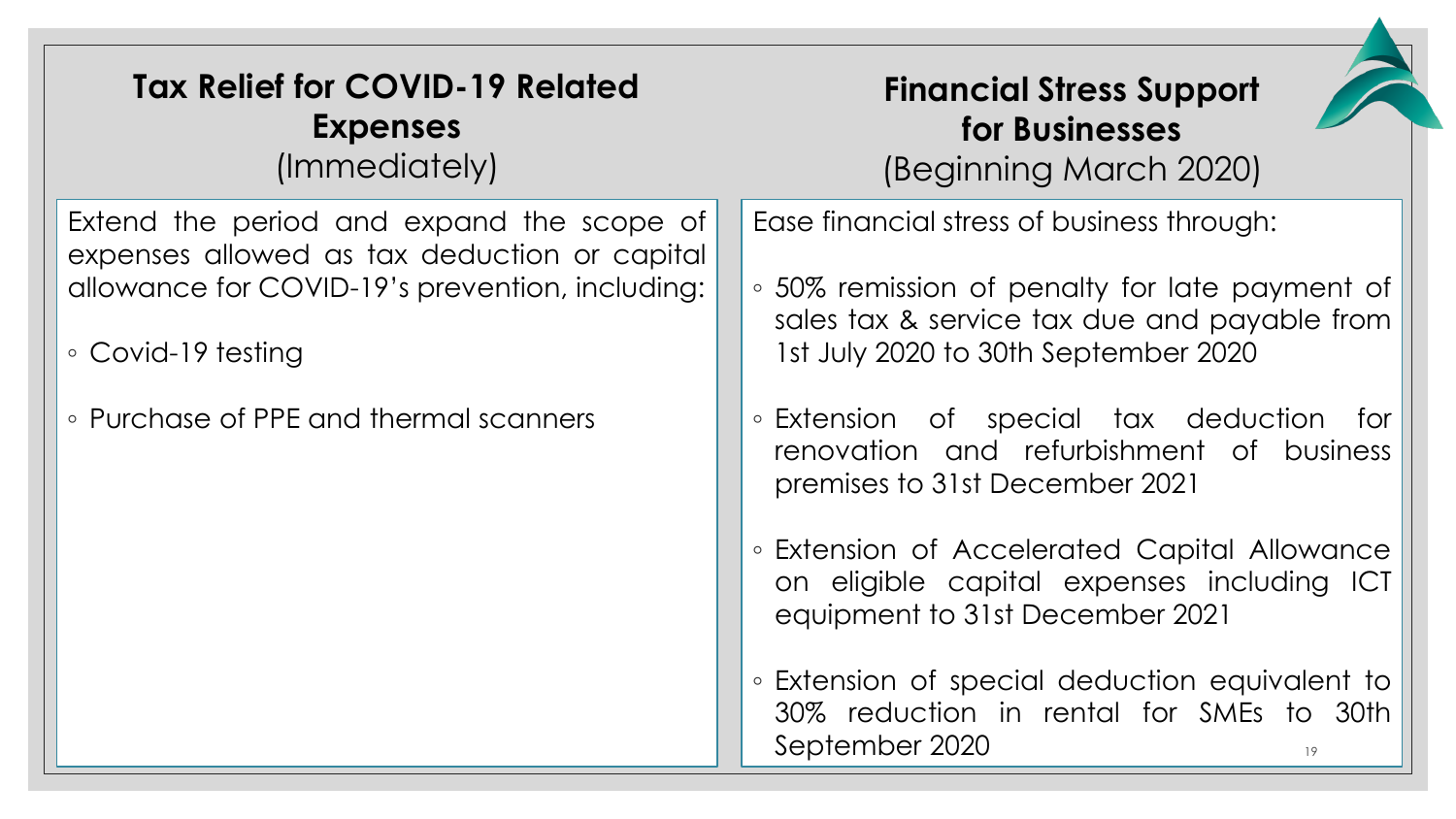# **Social Enterprises Elevation**

(Beginning August 2020)

- To encourage and sustain the role of social enterprise in promoting responsible business, the Government will:
- Provide a matching grant through Malaysian Global Innovation & Creativity Centre (MaGIC) totaling RM10 million to social enterprises who are able to crowdsource contributions and donations to undertake social projects that will address the challenges faced by targeted communities through innovative ways

# **Spur Set Up of New Businesses**

(Beginning July 2020)

To catalyse establishment of new businesses, financial relief will be provided in the form of:

- Income tax rebate up to RM20,000 per year for 3 years of assessment for newly established SME between 1st July 2020 to 31st December 2021
- Stamp duty exemption for SMEs on any instruments executed for Mergers and Acquisitions (M&As), for period between 1st July 2020 to 30th June 2021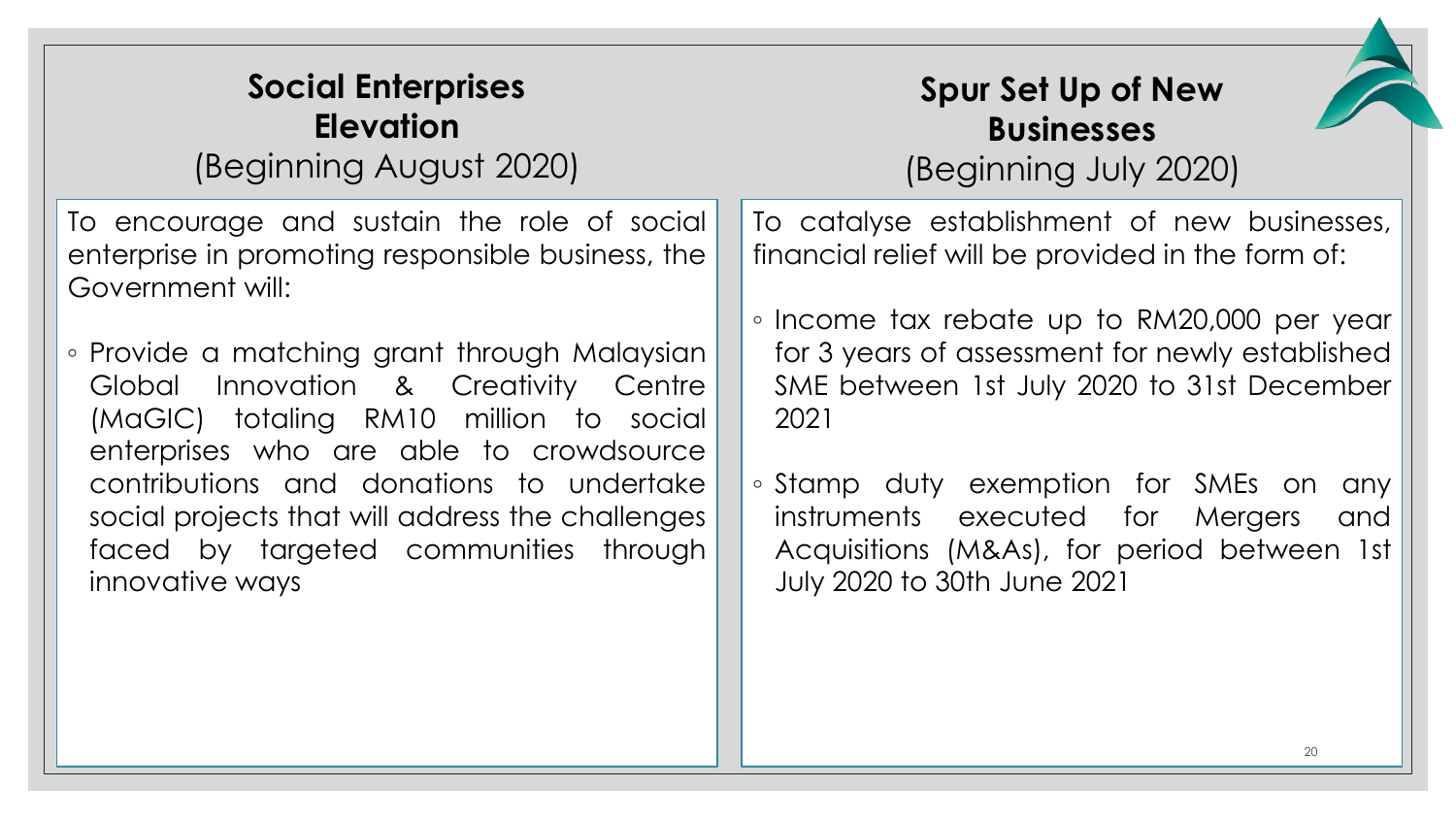

# THRUST 3: STIMULATING THE ECONOMY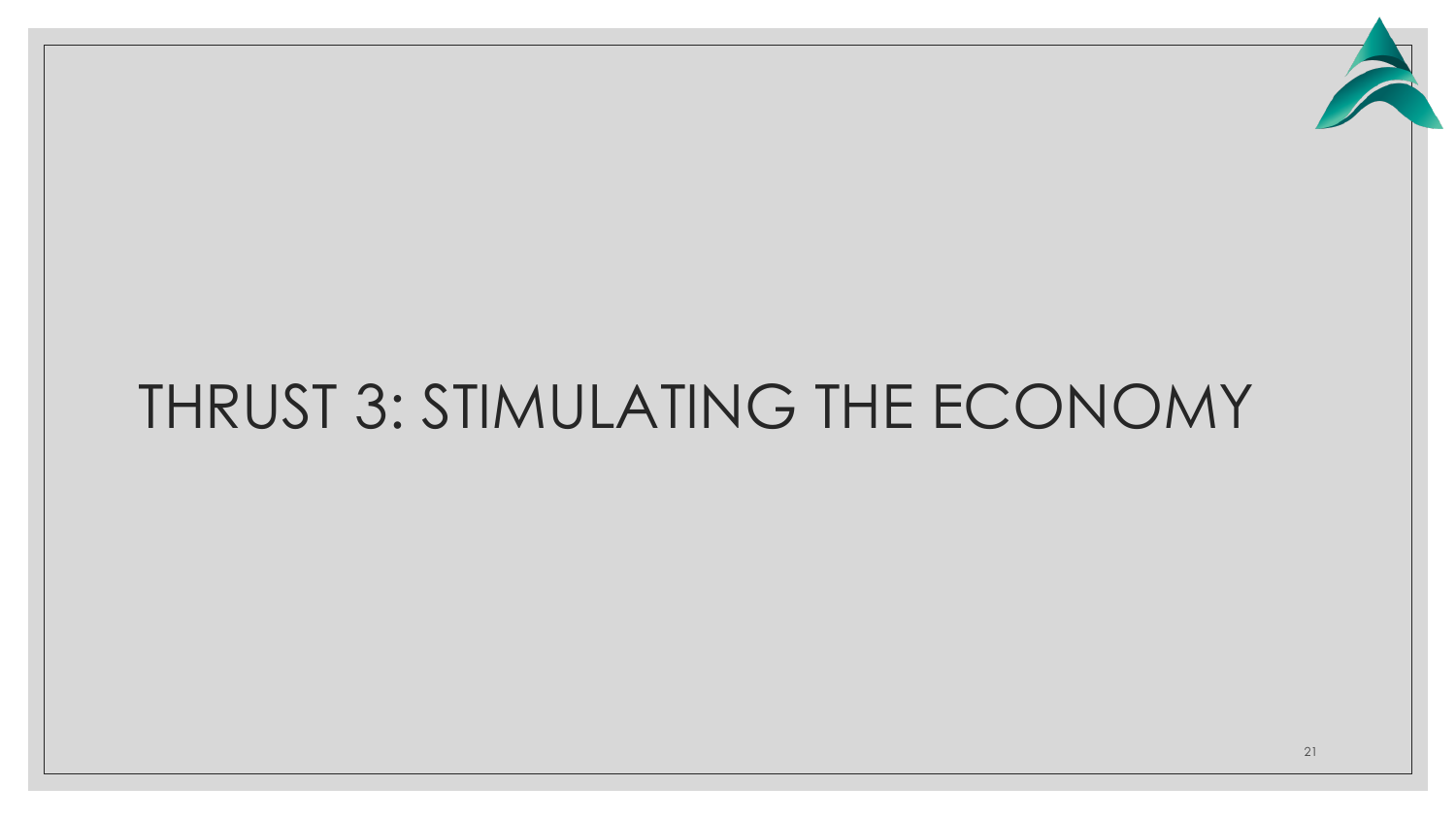#### **Dana Penjana Nasional** (Beginning July 2020)

An investment fund will be established, which will match institutional private capital investment with selected venture capital and early stage tech fund managers for the following funds:

- Seed Stage / Co-creation Funds
- Series A/B Funds
- Growth Stage Tech Funds
- Venture Debt Funds
- Opportunistic Funds (e.g. e-sports, healthcare)

# **Technology Innovation Sandbox**

(Beginning June 2020)

An innovation sandbox will be developed to:

- Pilot new technology solutions
- Provide relaxation of regulations in order to text new technology solutions (e.g. drone delivery, autonomous vehicles)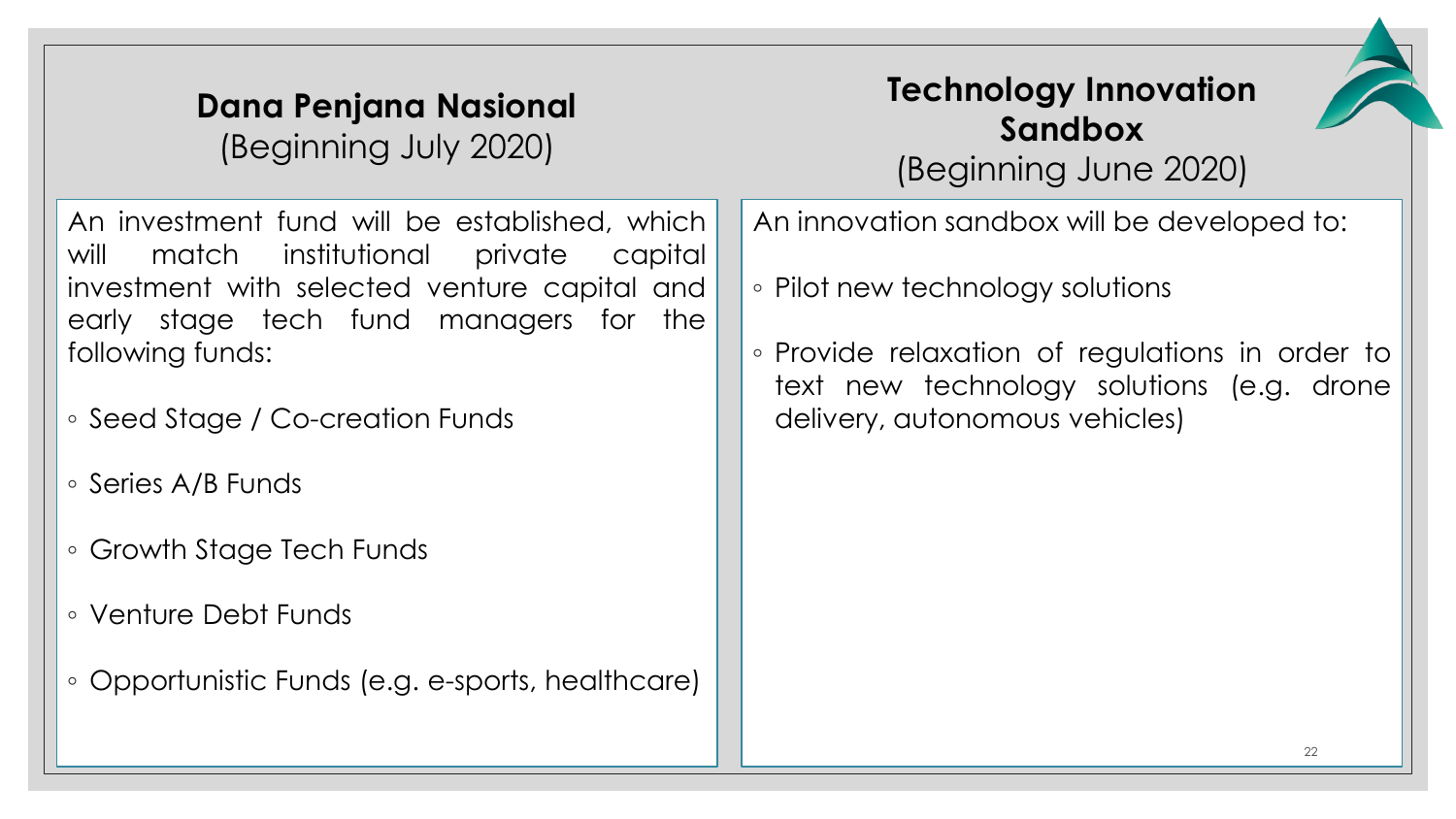| <b>Digitalisation of Government</b><br><b>Service Delivery</b><br>(Beginning June 2020)                                                                                 | <b>National "Buy Malaysia"</b><br>Campaign<br>(Beginning June 2020)                                                                                   |
|-------------------------------------------------------------------------------------------------------------------------------------------------------------------------|-------------------------------------------------------------------------------------------------------------------------------------------------------|
| Accelerate the digitalisation of government<br>services to reduce face-to-face transactions.<br>This includes, but not limited to:<br>• Stamp assessment & stamp duties | Push for consumption of local products and<br>services through:<br>• Promoting the "Buy Malaysia" campaign by<br>the Government and relevant agencies |
| • Unclaimed money<br>• Online interviews for Government scholarships                                                                                                    | • Ensuring local product<br>tagging<br><b>or</b><br>identification is compulsory<br>for<br>big<br>supermarket chains                                  |
|                                                                                                                                                                         | dedicated<br>Malaysian<br>products<br>∘ Create<br>channels on major digital platforms                                                                 |
|                                                                                                                                                                         | 23                                                                                                                                                    |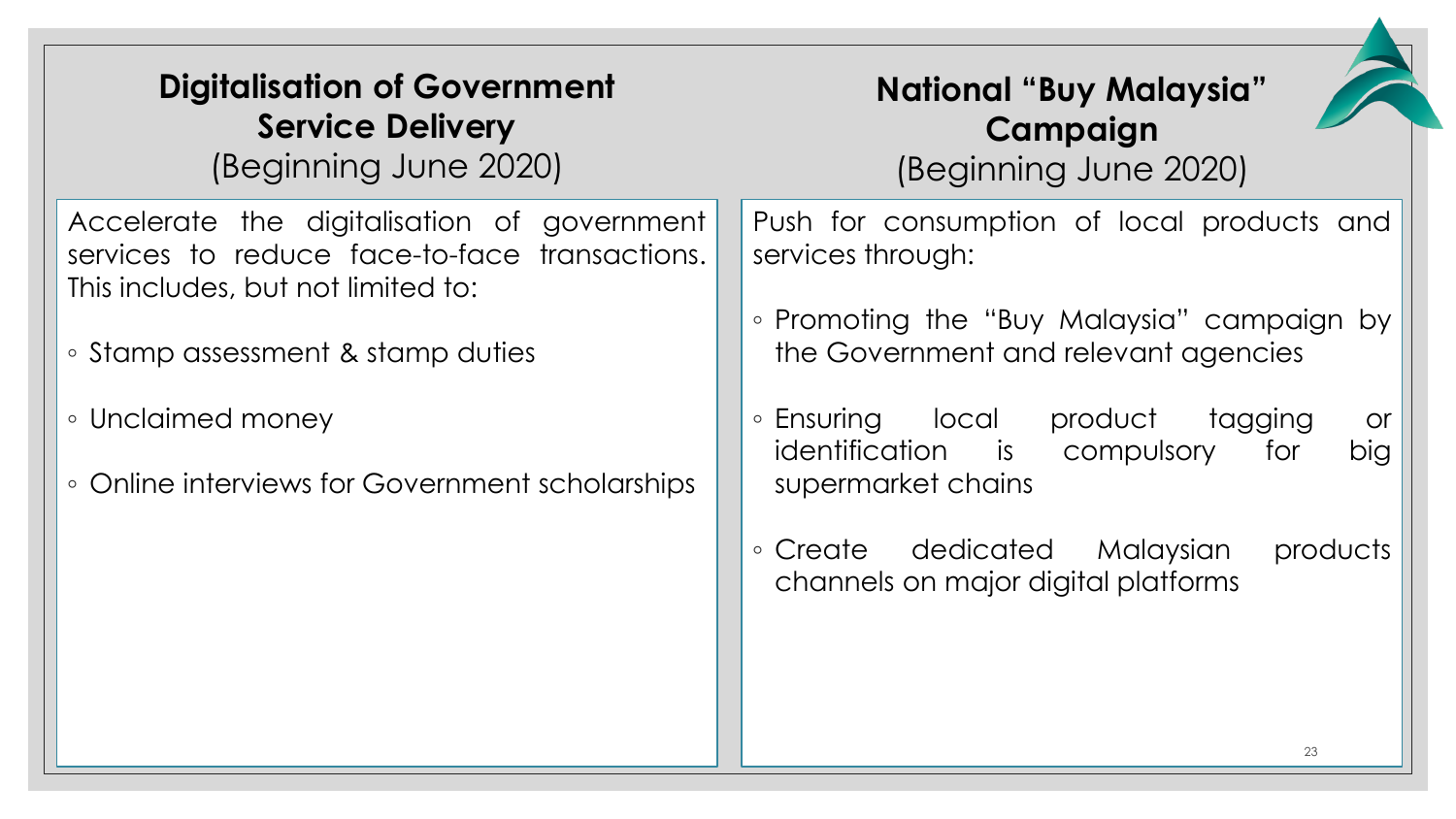### **ePenjana Credits in e-wallet** (July to September 2020)

Encourage contact-free payment through the provision of:

- RM 50 worth of e-wallet credits
- Additional RM50 in value through vouchers, cashback and discounts by e-wallets
- Only for offline/physical purchases

This is applicable to all Malaysians aged 18 and above; and earning less than RM100,000 annually

# **Tax Incentives for Purchase of Passenger Cars**

(Mid June to end December 2020)

Tax exemption for purchase of passenger cars:

- Full sales tax exemption on locally assembled cars
- 50% sales tax exemption on imported cars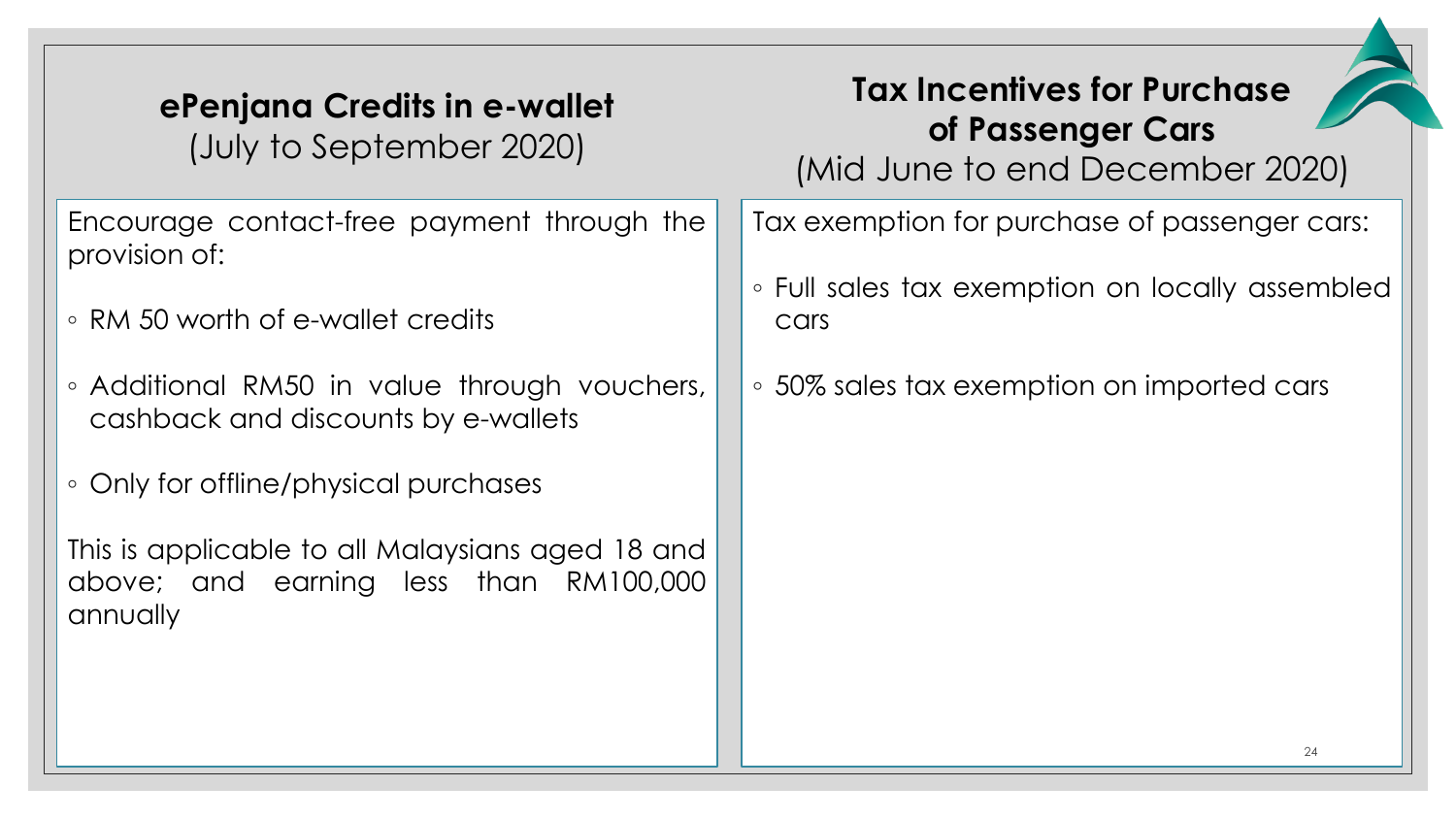### **Incentives for Property Sector** (Beginning June 2020)

Tax exemption for purchase of properties:

**Home Ownership Campaign (HOC)** to be reintroduced stamp duty exemption on the instruments of transfer and loan agreement for the purchase of residential homes priced between RM300,000 to RM2.5 million subject to at least 10% discounts provided by the developer.

The exemption on the instrument of transfer is limited to the first RM 1 million of the home price while full stamp duty exemption is given on loan agreement effective for sales and purchase agreements signed between 1st June 2020 to 31st May 2021.

**RPGT exemption** for disposal of residential homes from 1st June 2020 to 31<sup>st</sup> December 2021 (This exemption is limited to the disposal of three units of residential homes per individual)

In addition, the current **70% margin of financing limit** applicable for the third housing loan onwards for property valued at RM600,000 and above, will be uplifted during the period of the HOC, subject to internal risk management practices of financial institutions.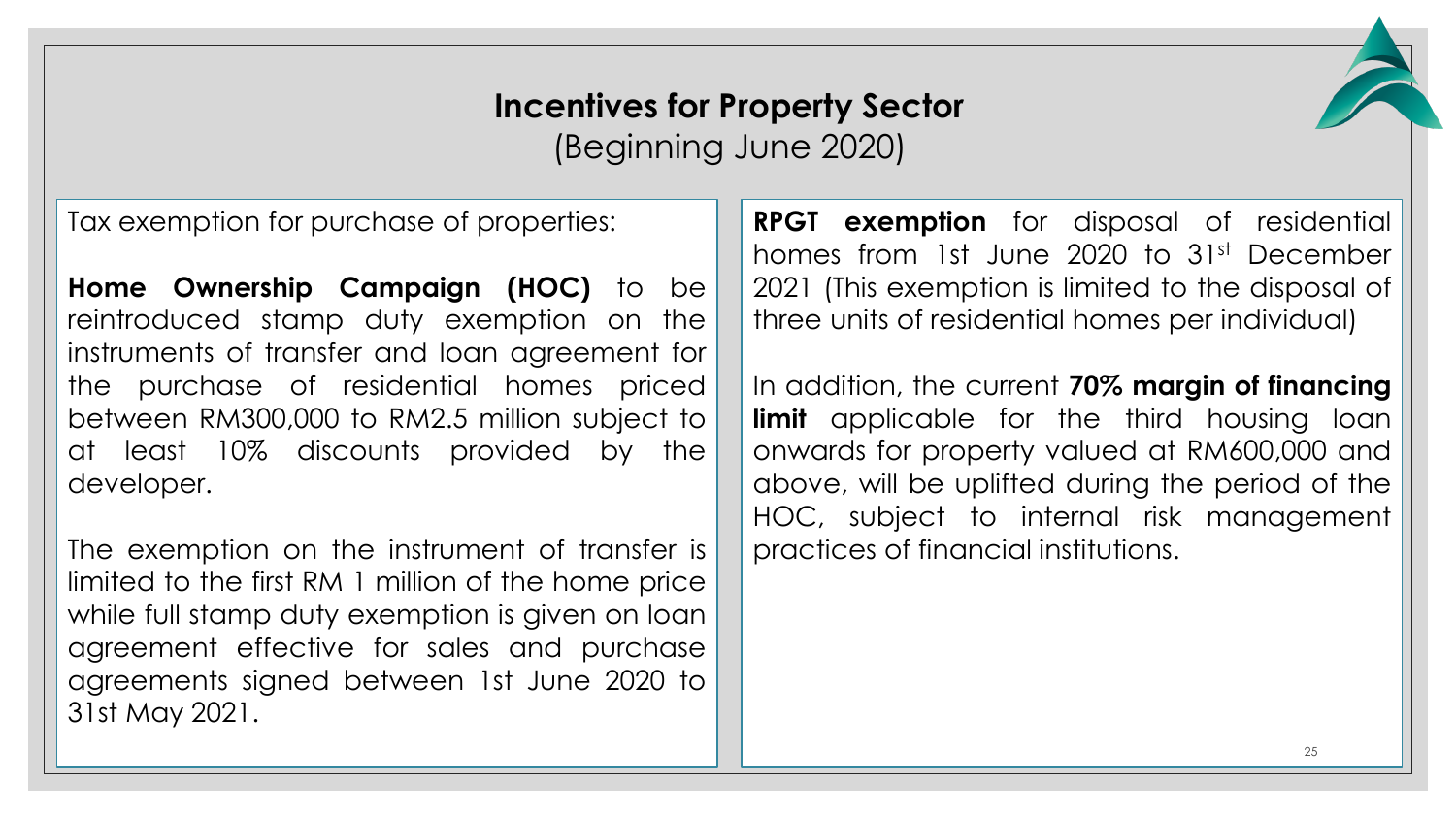# **Malaysia as Attractive Horizon for Businesses** (July 2020 to December 2021)

Tax incentives for company relocating into Malaysia:

- 0% tax rate for 10 years for new investment in manufacturing sectors with capital investment between RM300 - RM500 million
- 0% tax rate for 15 years for new investment in manufacturing sectors with capital investment above RM500 million
- 100% Investment Tax Allowance for 5 years for existing company in Malaysia relocating overseas facilities into Malaysia with capital investment above RM300 million
- Special Reinvestment Allowance for manufacturing and selected agriculture activity, from YA 2020 to YA 2021.
- Additional operating expenditure for Malaysian Investment Development Authority (MIDA) to undertake marketing and promotional activities
- Establishment of Project Acceleration & Coordination Unit (PACU) at MIDA
- Enhancement of Domestic Investment Strategic Fund
- Manufacturing License approval for nonsensitive industry within 2 working days  $_{26}$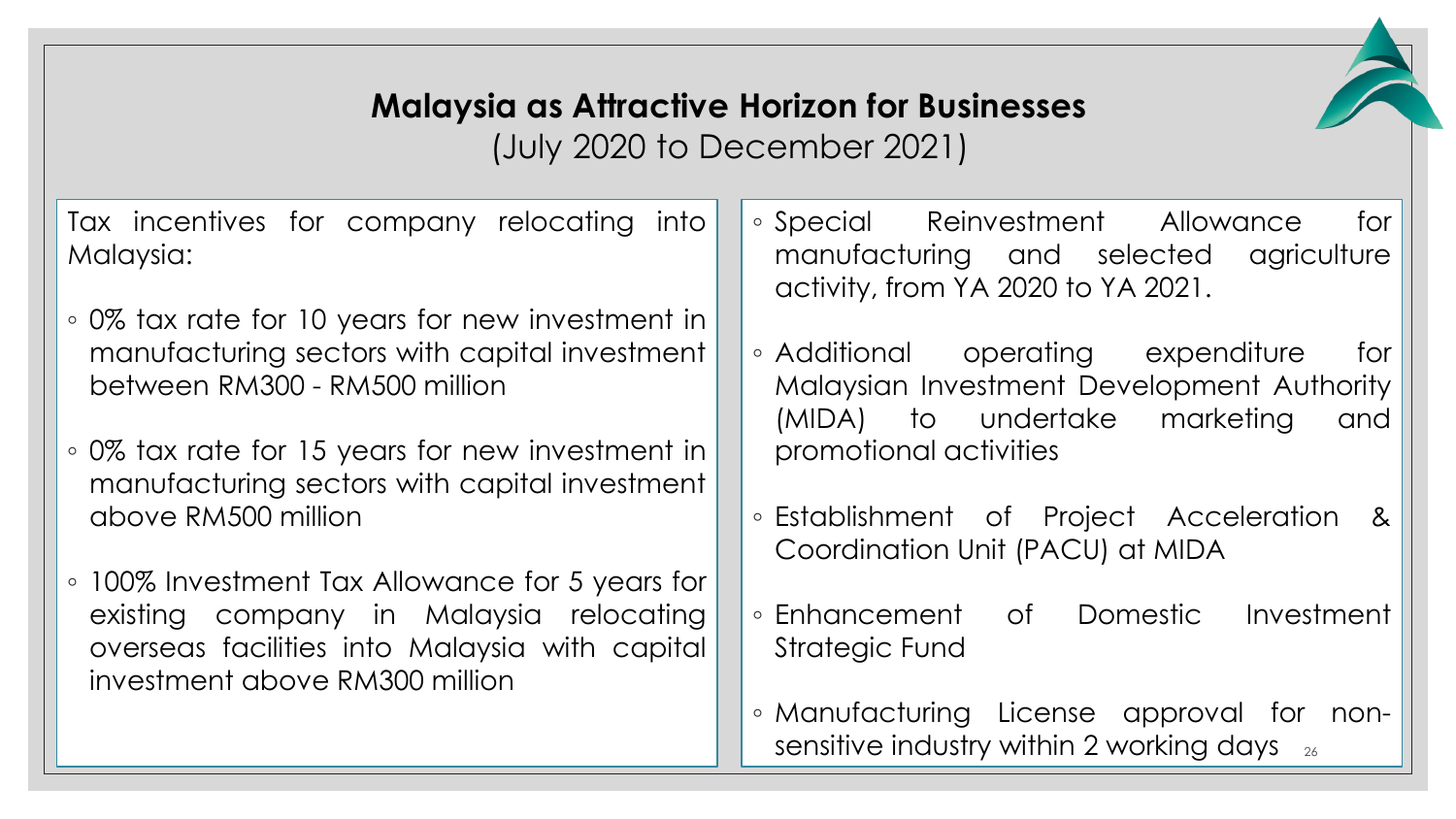| <b>Tourism Sector Support</b> |
|-------------------------------|
| (Beginning July 2020)         |

### **Agriculture and Food Sector Support** (Beginning June 2020)



Tax incentives for the tourism sector:

- Tourism tax exemption from 1st July 2020 to 30th June 2021
- Extension of service tax exemption for hotels to 30th June 2021
- Extension of period for income tax relief of RM1,000 for tourism expenses to 31st December 2021
- Extension of period for deferment of tax instalment payment for tourism industry to 31st December 2020

Dedicated support for the Agriculture and Food sector as follows:

- Micro credit financing under Agrobank for agropreneurs totalling of RM350 million with interest rate of 3.5% Maximum loan size: RM50,000 Tenure of loan: 5 years
- Agrofood workforce mobility via incentives for pioneer companies to train and educate workforce
- In-kind benefits for Urban Farming (e.g. Fertilisers, Seeds, Infrastructure, Equipment, Advisory and Training) worth RM500 per person and RM 50,000 per community  $_{27}$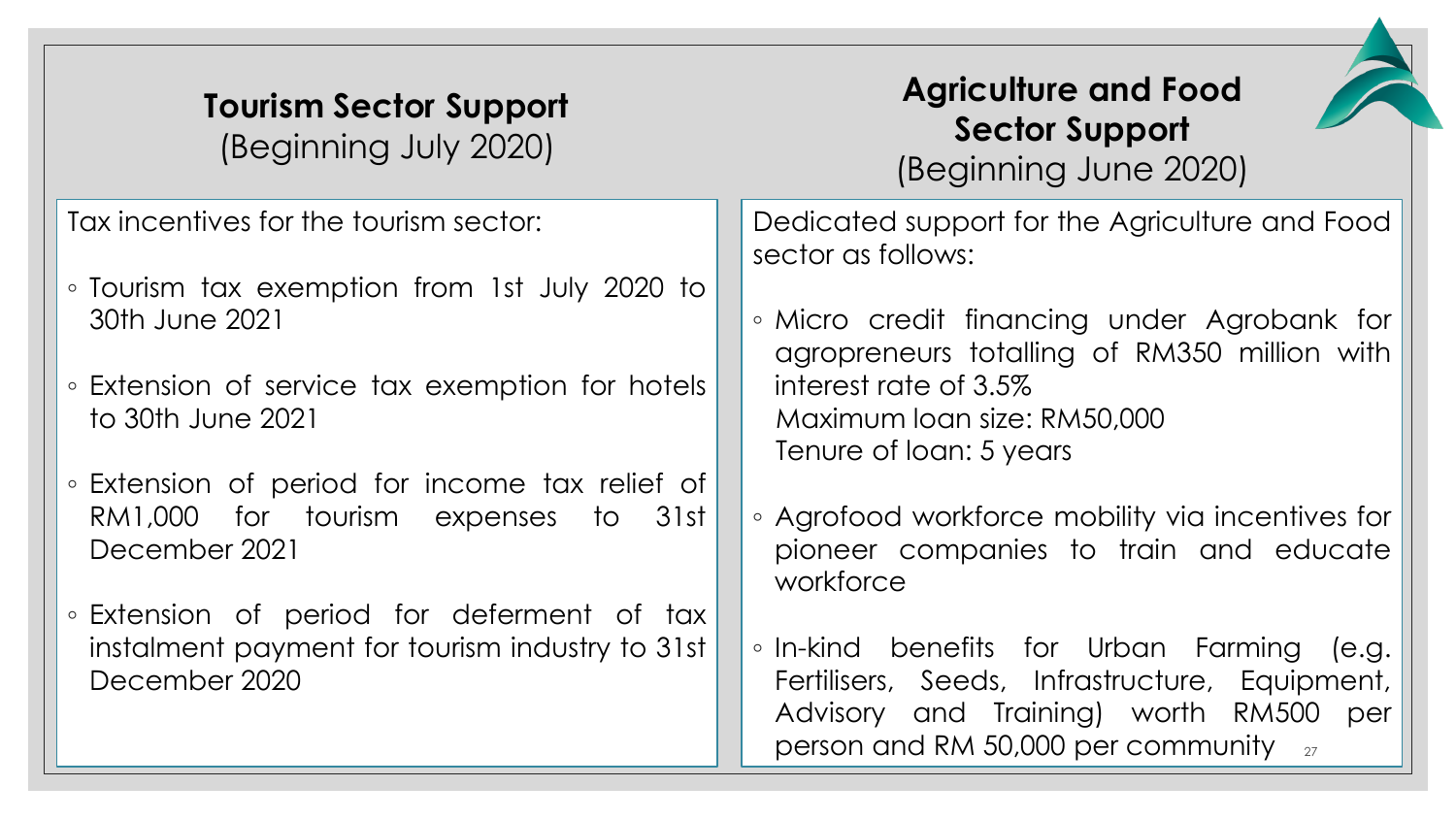

# **Arts, Culture & Entertainment, Sector Support** (Beginning June 2020)

Dedicated funding and support for the arts, culture, entertainment, events and exhibitions sector as follows:

- RM100 million in soft loans with interest rate of 3.5% and RM30 million in grants for the creative, events and exhibitions industries under MyCreative Ventures and RM10 million for CENDANA
- RM50 million worth of digital marketing obtained from RM10 million Digital Marketing and Promotions Grant under MyCreative Ventures with a cap of RM5,000 per event. This can benefit 2000 events, exhibitions, and productions
- RM35 million Dana Kandungan Digital under MDEC for projects in the creative sector with a focus on animation and visual effects
- Collaboration between MyCreative and the private sector to help players adapt to new normal through training in digital distribution methods and promotion, development of new business models, and connectivity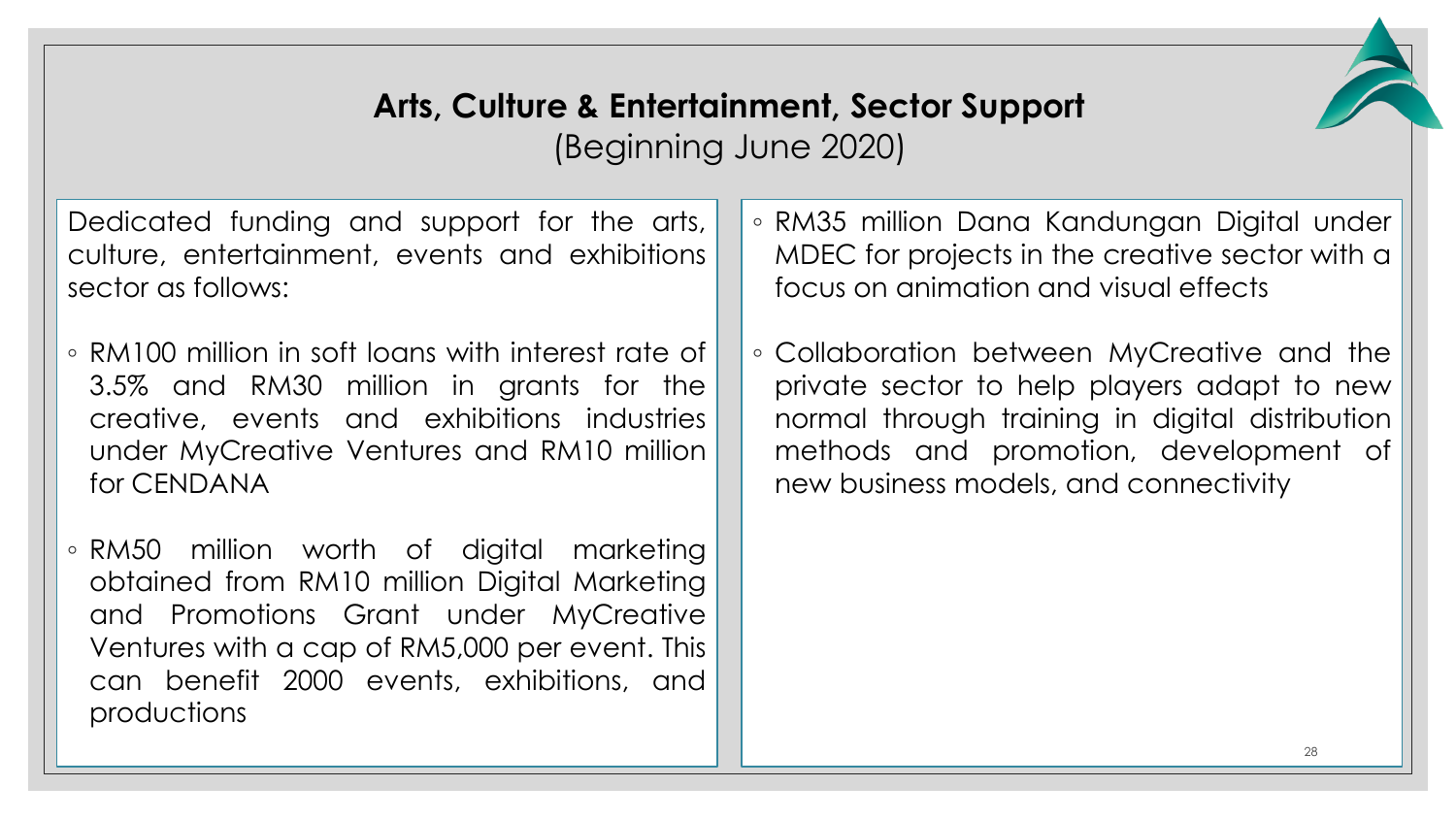| <b>Commodity Sector Support</b><br>(Beginning July 2020)                                                    | <b>Proposed COVID-19 Temporary</b><br><b>Measures Act</b><br>(To be tabled during July 2020 Parliament session)                                                                                                        |
|-------------------------------------------------------------------------------------------------------------|------------------------------------------------------------------------------------------------------------------------------------------------------------------------------------------------------------------------|
| Support the commodity sector through 100%<br>export duty exemption from 1 July 2020 to 31<br>December 2020: | Introduction of COVID-19 Temporary Measures<br>Act to minimise disruption to social and<br>economic well-being:                                                                                                        |
| ∘ Crude Palm Oil<br>• Crude Palm Kernel Oil                                                                 | • Temporary legislative measure to minimise the<br>impact of this pandemic                                                                                                                                             |
| • Refined Bleached Deodorized Palm Kernel Oil                                                               | Designed to provide sufficient runway for<br>businesses to recover their operations. This Bill<br>will provide relief from certain contractual<br>obligations and financial distress for the revival<br>of the economy |
|                                                                                                             | 29                                                                                                                                                                                                                     |